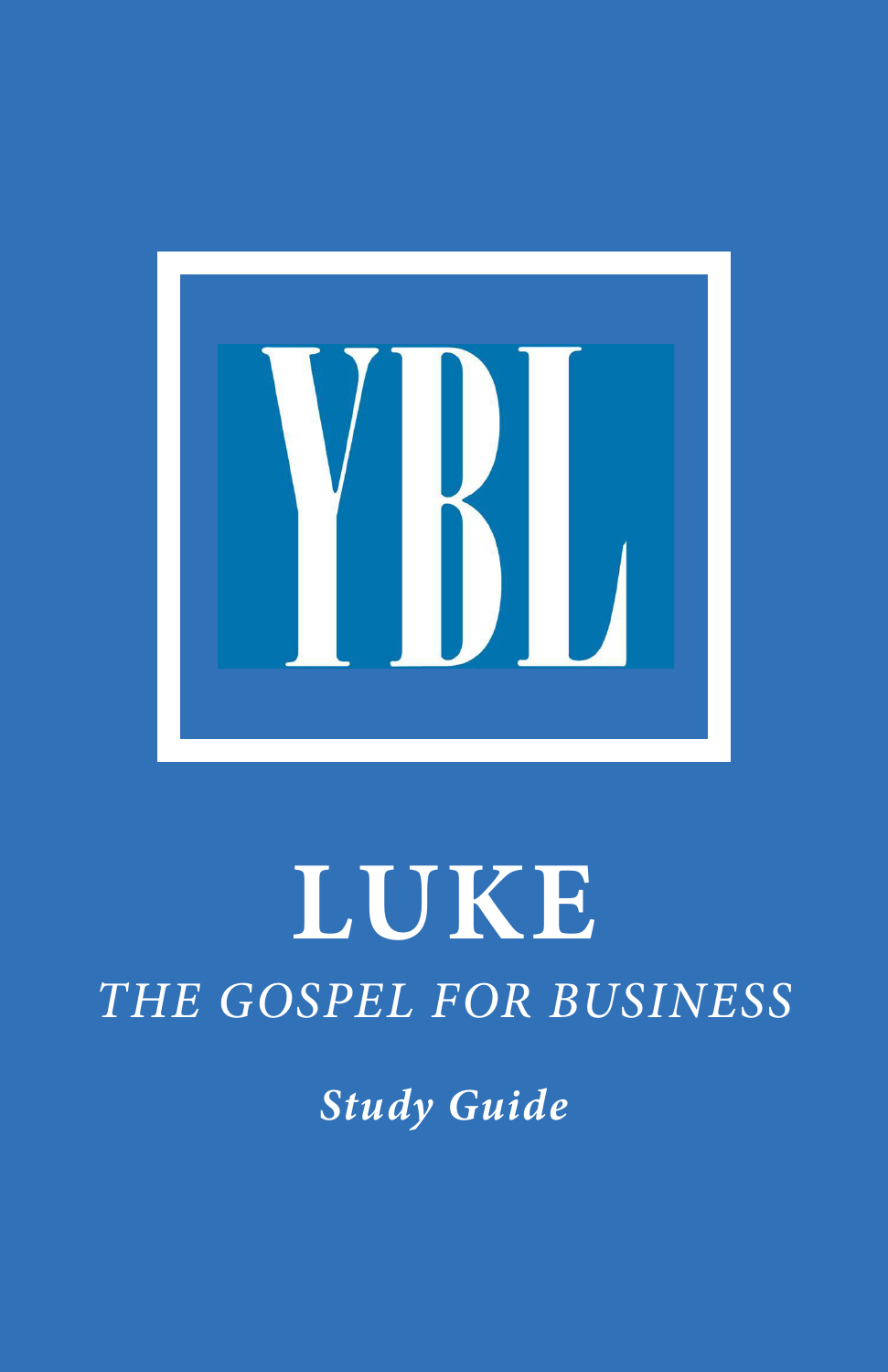# YOUNG BUSINESS LEADERS

In the marketplace, as in all of life, there is never a substitute for God's Word, Guidance and Truth. In today's world of compromise and mediocrity, it is YBL's desire to help men discover the true standard, one by which we will all be measured. Young Business Leaders helps you discover God's perspective, His power, His integrity, and His truth.

> You may contact Young Business Leaders at the following locations:

\_\_\_\_\_\_\_\_\_\_\_\_\_\_\_\_\_\_\_\_\_\_\_\_\_\_\_\_\_\_\_\_\_\_\_\_\_\_\_\_\_\_\_\_\_\_\_\_\_\_\_\_\_\_\_\_\_\_\_\_

#### BIRMINGHAM OFFICE

Phone: (205) 776–5450 Email: rsvp@ybl.org Address: 2310 Briarwood Trace, Birmingham, AL 35243

#### HUNTSVILLE OFFICE

Phone: (256) 882–6003 Email: bob@yblhsv.org Address: 1111 Gleneagles Drive, Suite D, Huntsville, AL 35801

#### JACKSON OFFICE

Phone: (601) 957–6860 Email: jay@ybljackson.org Address: Highland Village 4500, I–55 North Suite 232, Jackson, MS 39211

> Copyright Young Business Leaders 2018 Study Guide Produced by Rob Genin Young Business Leaders • ybl.org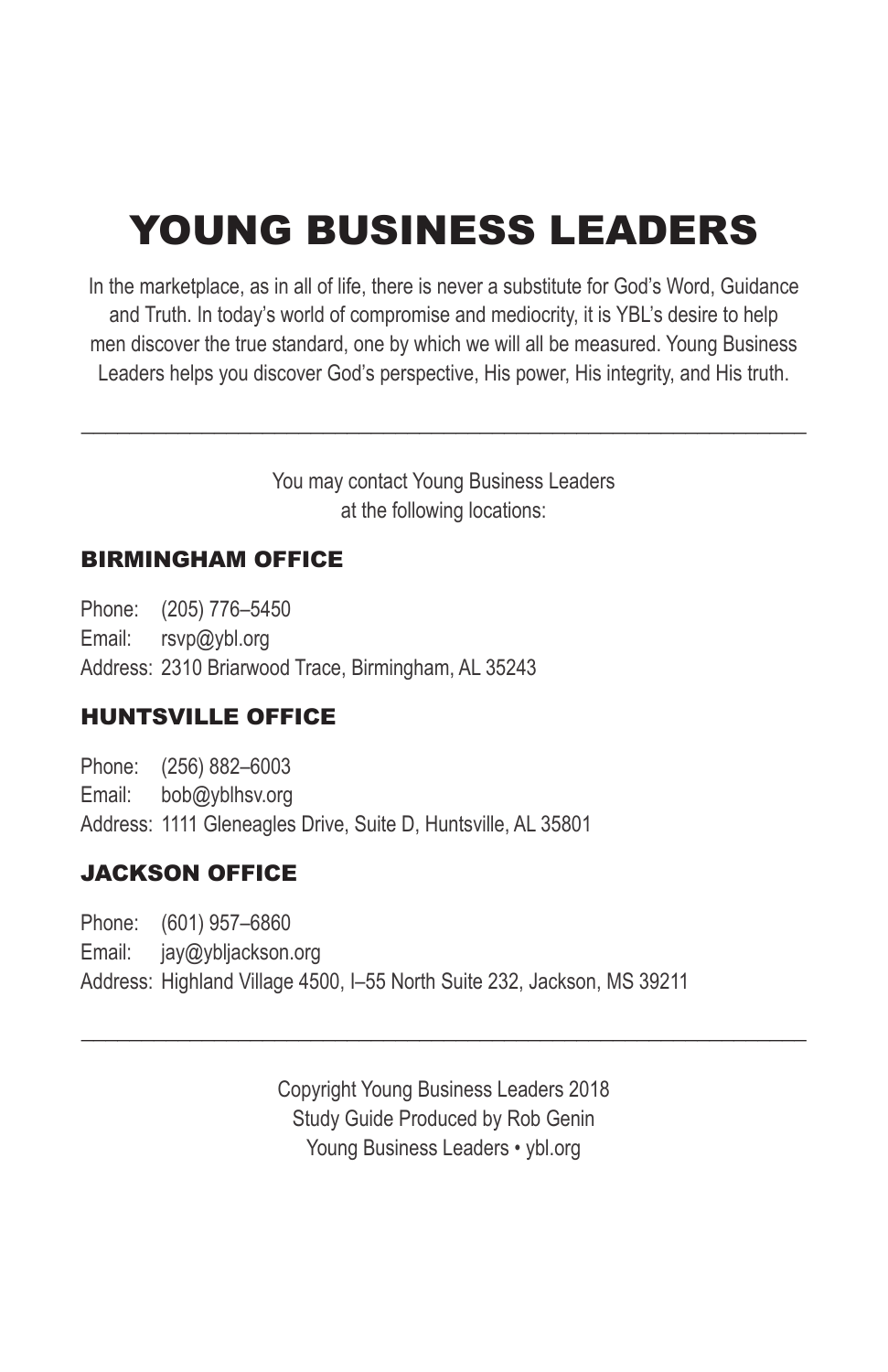# LUKE – THE GOSPEL FOR BUSINESS

How to use this book: The goal of this workbook is to help you have greater success in your personal study and application of the Bible. During the week, you should read through the lesson questions, and then read the text and attempt to answer the questions in preparation for your small group. The lined pages on the right hand side are given to provide room for your answers.

In the actual group you may choose to cover all the questions of the study (which may result in the group taking longer than thirteen weeks) or the group leader may select 2–4 specific questions that they believe will be most profitable for discussion. Please use the method which is most fruitful for your group!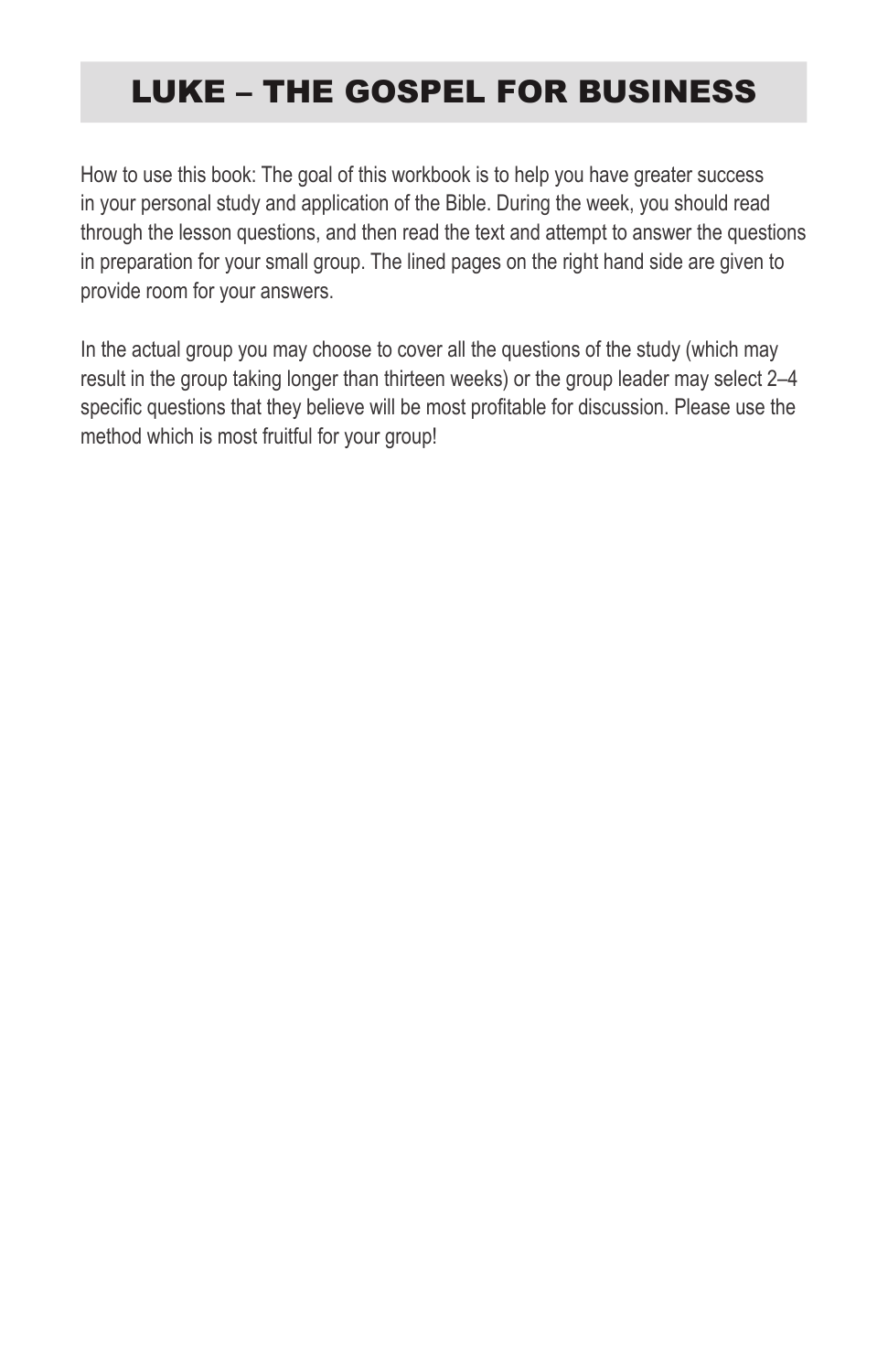# TABLE OF CONTENTS

| <b>LESSON 1: Introduction</b><br>Why Luke is the Gospel for Business | 1  |
|----------------------------------------------------------------------|----|
| LESSON 2: Luke 1-2<br><b>Origins</b>                                 | 5  |
| <b>LESSON 3: Luke 3:1-4:13</b><br>Qualifications                     | 9  |
| <b>LESSON 4: Luke 4:14-6:49</b><br><b>First Ministry</b>             | 13 |
| <b>LESSON 5: Luke 7-9:50</b><br>The One Who Was To Come              | 17 |
| <b>LESSON 6: Luke 9:51-10</b><br><b>Toward Jerusalem</b>             | 21 |
| <b>LESSON 7: Luke 11-12</b><br><b>Priorities</b>                     | 23 |
| <b>LESSON 8: Luke 13-15</b><br>The Gospel For All                    | 27 |
| <b>LESSON 9: Luke 16-19:27</b><br>The Path Of The Kingdom            | 31 |
| <b>LESSON 10: Luke 19:28-20</b><br>Authority                         | 35 |
| <b>LESSON 11: Luke 21</b><br><b>Preparing for a Difficult Future</b> | 39 |
| <b>LESSON 12: Luke 22-23</b><br><b>When Darkness Reigns</b>          | 41 |
| <b>LESSON 13: Luke 24</b><br>All That the Prophets Have Spoken       | 45 |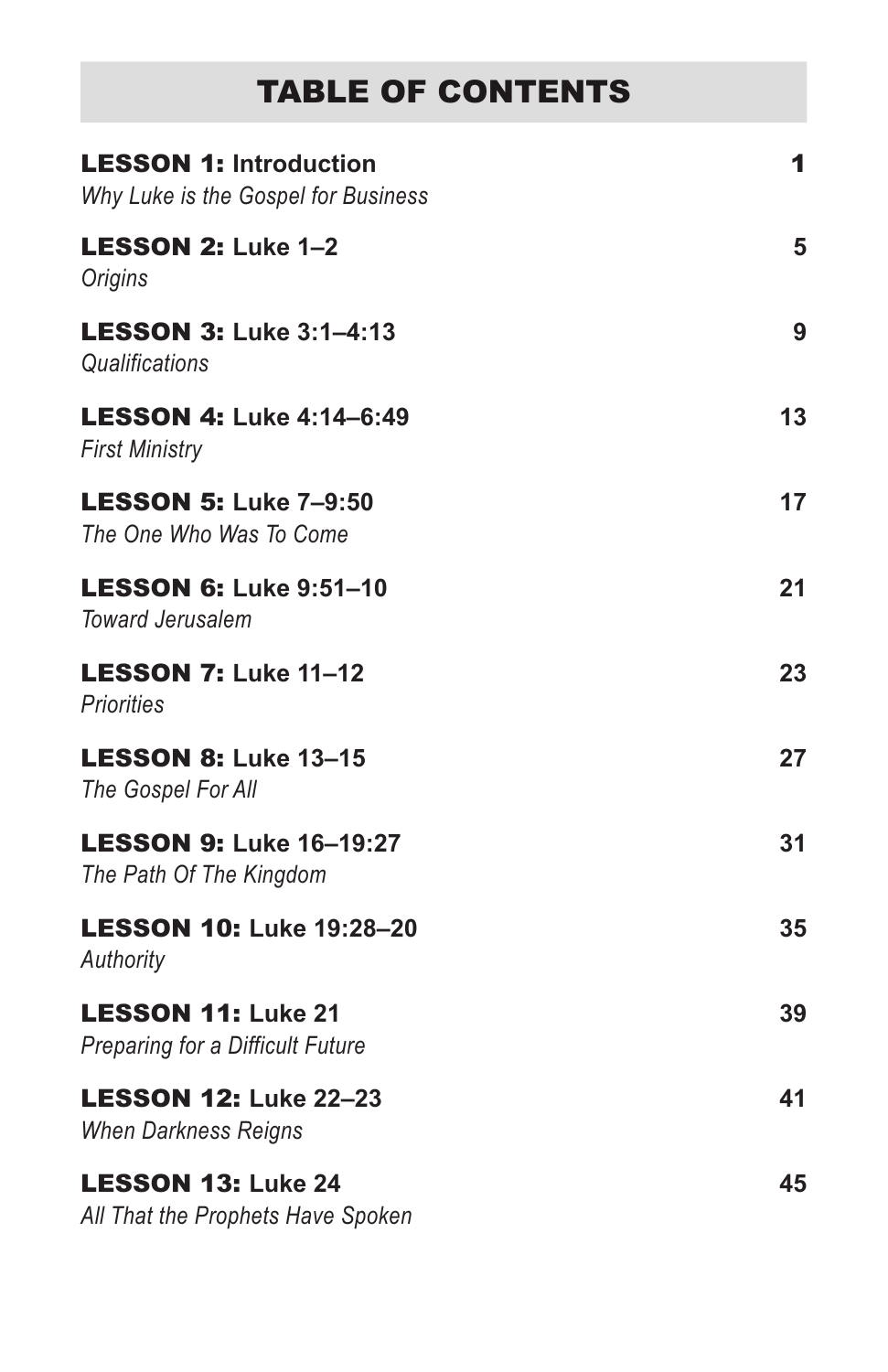## LESSON 1: INTRODUCTION *Why Luke is the Gospel For Business*

It probably seems strange to so designate a book as 'For Businessmen' that was so clearly written for everyone. After all, Paul said to Timothy, 'All scripture is God breathed and useful for teaching, reproof, correcting and training in righteousness.' (2 Tim 3:16) However, every scripture that was written had a specific time and place, and a specific audience. There were reasons in the author's mind (even as those reasons were guided and inspired by the Holy Spirit-2 Peter 1:20-21) as to why he was writing to his audience. The author of the gospel of Luke is, by evidence and church tradition, Luke the Doctor. He is the author of Luke and Acts, and ministry companion with Paul the Apostle. His experiences and the situations of His time and the needs of his audience (Theophilus--Luke 1:3) shaped the message. It just so happens that the needs of that day and of his audience coincide well with the problems and experiences of many who work in the business realm. We will examine some of those here in the introduction in order to prepare you for the journey through this amazing book.

## DISTINCTIVES IN LUKE

**An Orderly Account:** Luke was not an eyewitness of the resurrection. However, as he indicates in 1:1-4, his account was carefully researched and documented by eyewitness accounts. Perhaps it was his medical training, but whatever the reason, Luke exhibits a meticulous care for dates, times and details which sets him apart from other gospel writers (Luke 1:5, 2:1-2, 3:1-2) . This has to do with priorities, and Luke may go into greater detail because he was not an eyewitness. He sought to establish the truthfulness of these events beyond question or doubt.

Luke traveled with Paul extensively throughout the Roman world. As such, Luke carries a remarkable understanding, both from spending years traveling with a Jewish rabbi (Paul) and from encountering all manner of pagan cultures and their associated false religious distortions. His gospel, therefore, exhibits a keen understanding of both the Jewish and Roman worlds.

In a fast paced and high pressure world, businessmen are accustomed to reasoning and decisions substantiated by evidence. As such, the logical and footnoted style of Luke helps to speak clearly to an environment that requires such information for decisions.

**The Responsibilities and Nature of Wealth:** Luke's audience, Theophilus, may have been a specific person, or a generic title. The name, after all, means 'friend of God.' Whichever it was, both in style and content, the audience was from the middle or upper class of society. More than any other gospel, there are unique parables and emphases which call to attention the role and importance of using wealth well (Luke 16:1-14/19-31, 19:1-27, 21:1-4), and avoiding the ensnaring nature of money and greed (Luke 12:19-31, 18:18-30).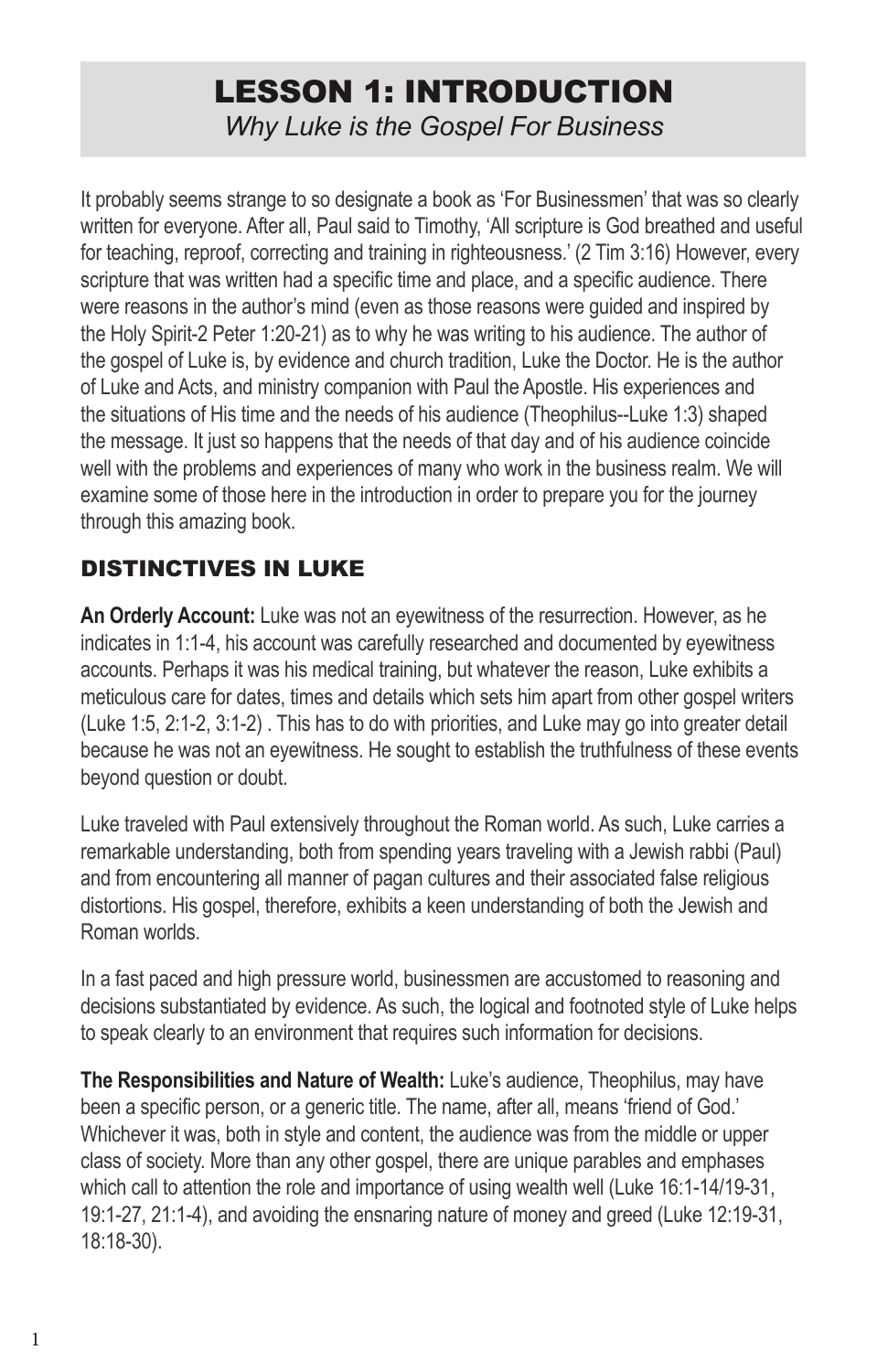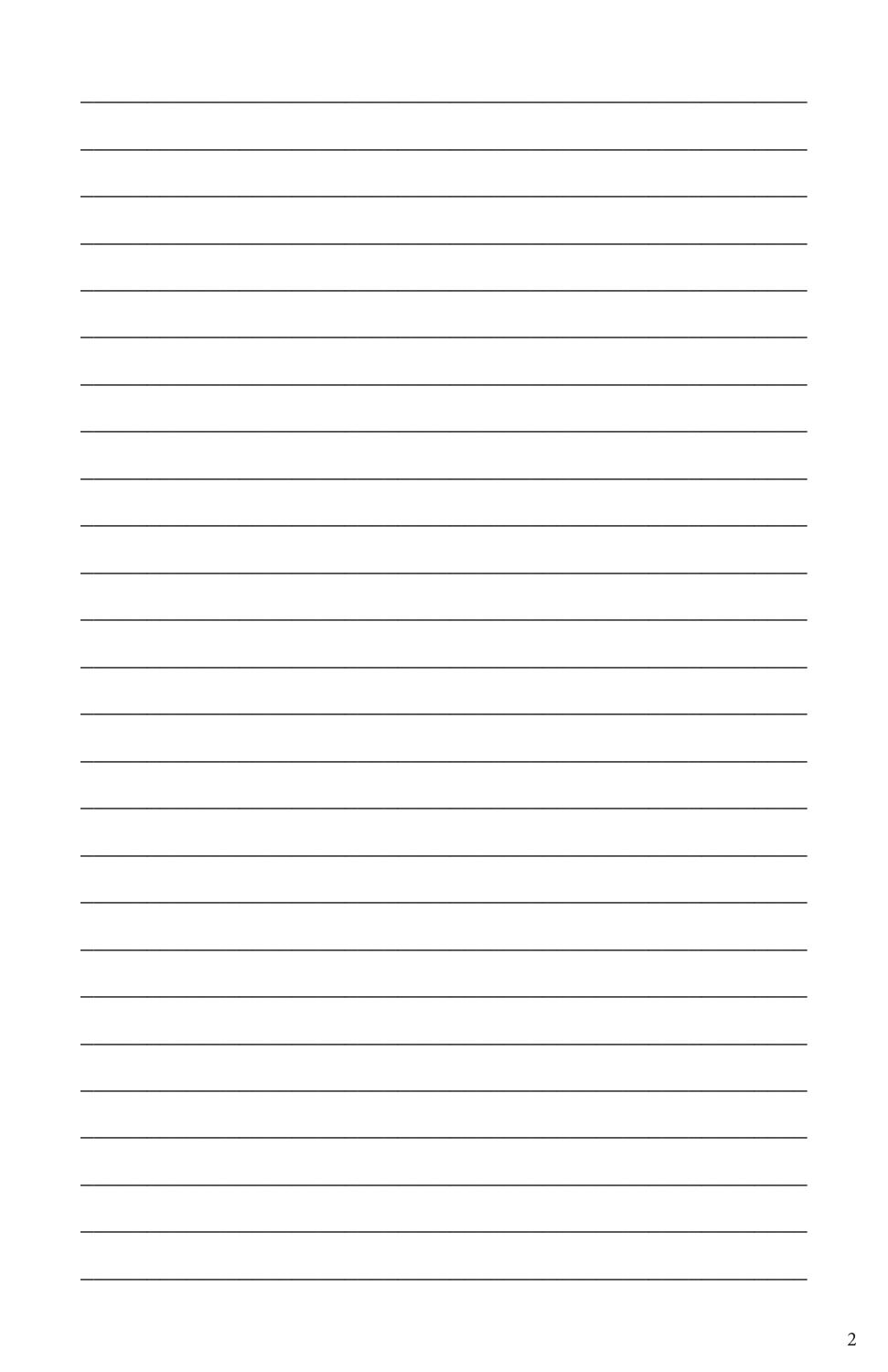**A Thorough Defense of The Value of Humility:** The Greek and Roman Cultures of the first century did not value humility. Theirs was a society in which demonstrating the wealth and power you had was an ordinary and praiseworthy thing. If you had wealth and power, there was nothing wrong with letting everyone know it—hosting grand celebrations in your own honor, and the like. In such an environment, Jesus' life and work utterly refuted the cultural norm of the grand and powerful benefactor (see Luke 14:1-14, especially 12-14).

The same challenges existed within the Jewish Culture. It was a common prayer of the Jewish man of that day to pray, 'God I thank you that I am not a Gentile, a slave, or a woman.' Into that world, we find Jesus pouring out blessing to Gentiles, the poor and crippled, and women (Luke 5:12-32, 7:1-10 & 11-17, 10:25-37, 13:10-17, 18:1-10, 21:1-4). Women, whose word would not even be accepted in a Jewish Court of Law, were the first eyewitnesses of the resurrection (Luke 24:1-2). Truly God has chosen the foolish things of the world to shame the wise, and the weak things of this world to shame the strong. (1 Corinthians 1:28-30)

## QUESTIONS FOR DISCUSSION

1. In what ways does Luke's professional background impact the way he wrote his gospel?

2. Why would a book written to upper class people (as the initial audience) have such an emphasis on the poor?

3. As discussed, humility was not a virtue in Jesus' time. What Christian virtues are not seen as praiseworthy today?

4. Which of the mentioned distinctives of Luke's gospel is most intriguing to you? Why?

#### FOR FURTHER READING

Ferguson, Everett. Backgrounds in Early Christianity. Eerdmans Press, Grand Rapids, 2003. • Dickson, John. Humilitas. Zondervan, Grand Rapids, 2011.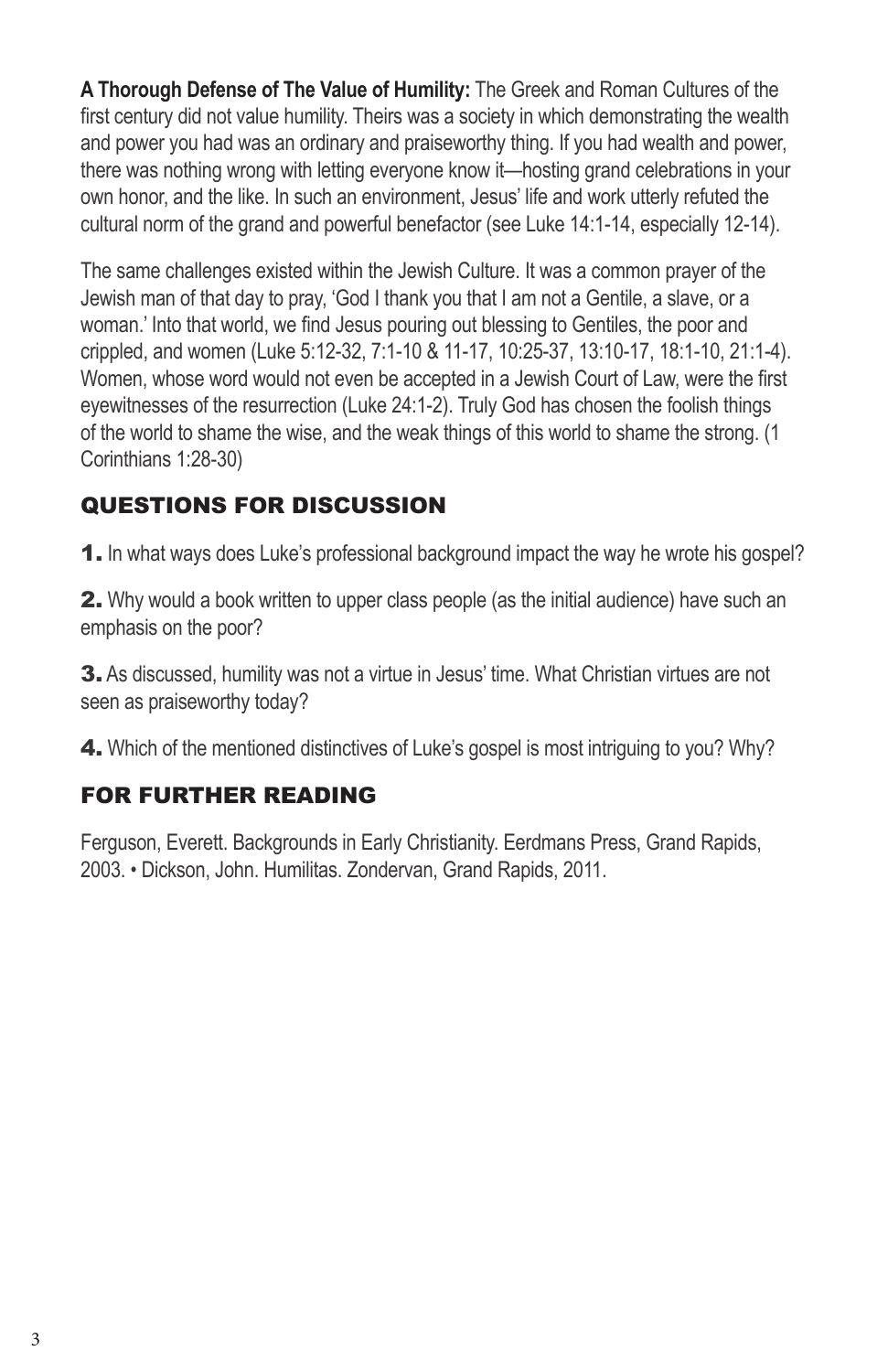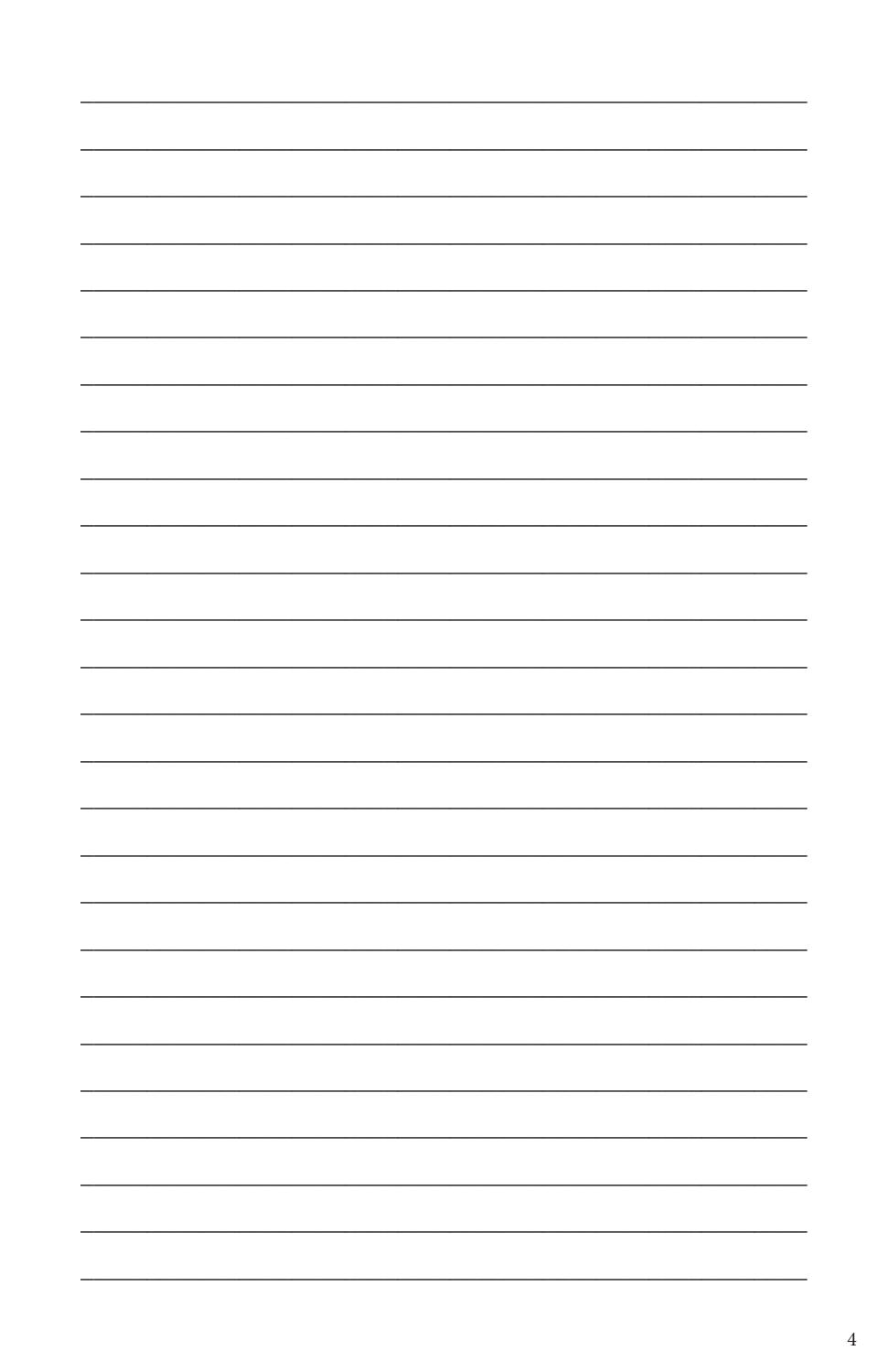# LESSON 2: ORIGINS

## *Luke 1-2*

#### **PREPARATION:** Read over Luke, chapters 1 & 2

#### CONTENT IN CHAPTERS 1 & 2:

Luke's introduction (1:1-4) John the Baptist's Birth Foretold (1:5-25) Jesus' Birth Foretold (1:26-38) Mary/Elizabeth & Jesus/John Meet (1:39-45) The Song of Mary (1:46-56) The Birth of John (1:57-66) The Song of Zechariah (1:67-80) The Birth of Jesus (2:1-21) The Presentation of Jesus at the Temple – Testimony of Simeon and Anna (2:22-40) The Young Jesus at the Temple (2:41-52)

#### QUESTIONS FOR DISCUSSION:

1. Notice the parallels Luke creates with the birth of John and Jesus. (Angelic Announcement & Naming / Birth Narrative / Song of Celebration) Why do you think Luke chooses to create this parallel format? Amidst the similar format, what are the differences that are revealed about the two children?

2. Mary responds to the announcement from the angel Gabriel with humility and acceptance. It can make us miss how most would perceive her situation. What would the average person assume about Mary, and how would she be treated? How does that frame your understanding of her visit to Elizabeth (1:39-56), and how do you think Elizabeth's words in v.45 impacted her?

**3.** Mary patterned her song after the song of another biblical saint, Hannah. (Read 1 Samuel 2:1-10) What are the themes which both songs emphasize? How do these women view the birth of their children having meaning for the larger community?

4. The birth of Jesus in Luke 2:1-21 is a famous passage, recited regularly by many at Christmas. In keeping with our distinctive themes discussed in lesson 1, what are some of the noteworthy details in this birth account?

5. What does the account of Jesus as a boy in 2:41-52 teach us? Consider v.52. How do you process Jesus, the divine son of God as growing in stature with God and man?

6. What is the purpose of this account of John and Jesus' birth, in terms of Luke's overall narrative? Consider, for example, the testimonies of Simeon and Anna in 2:22-40. How do these two chapters inform our understanding of who Jesus is?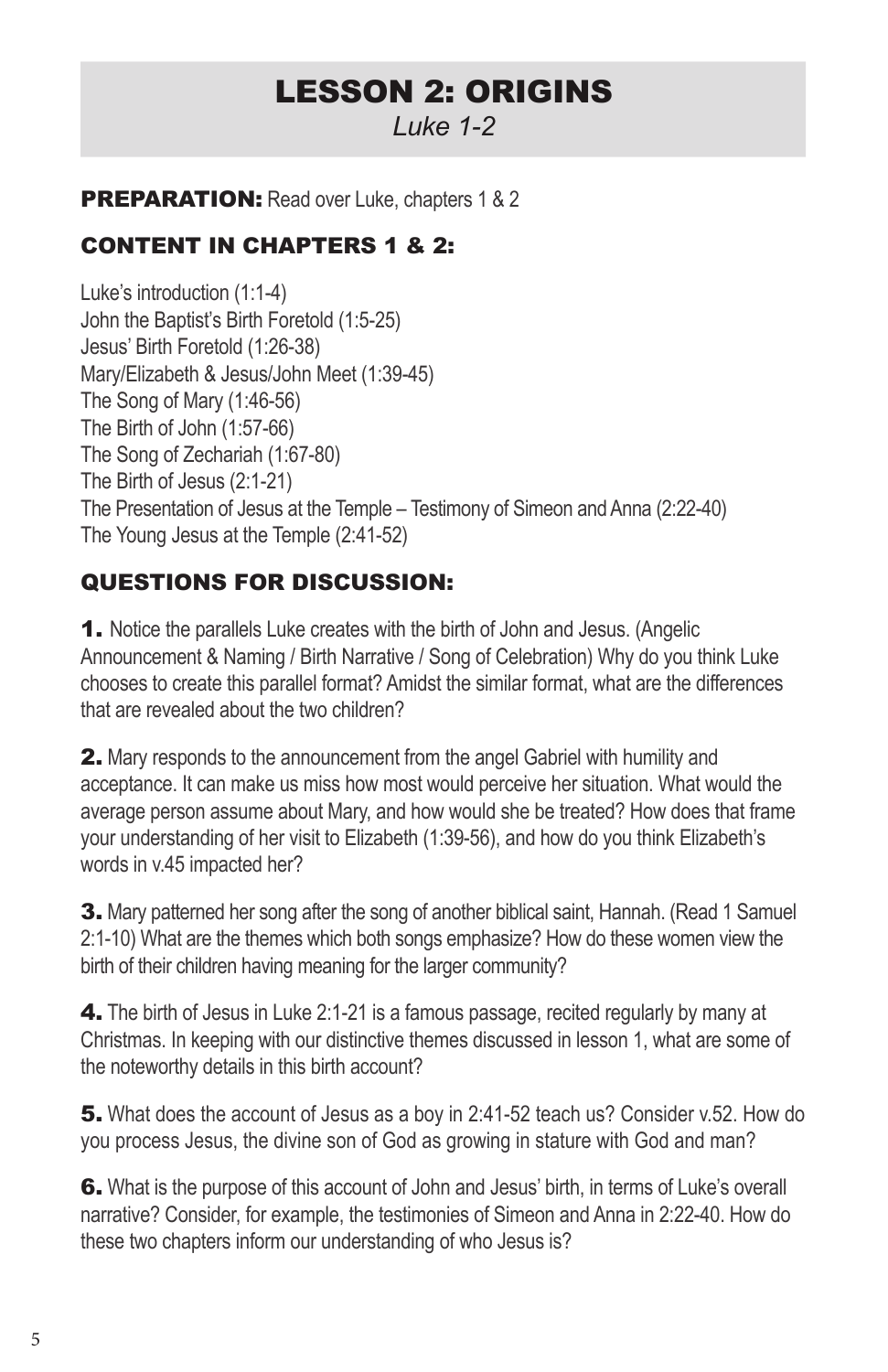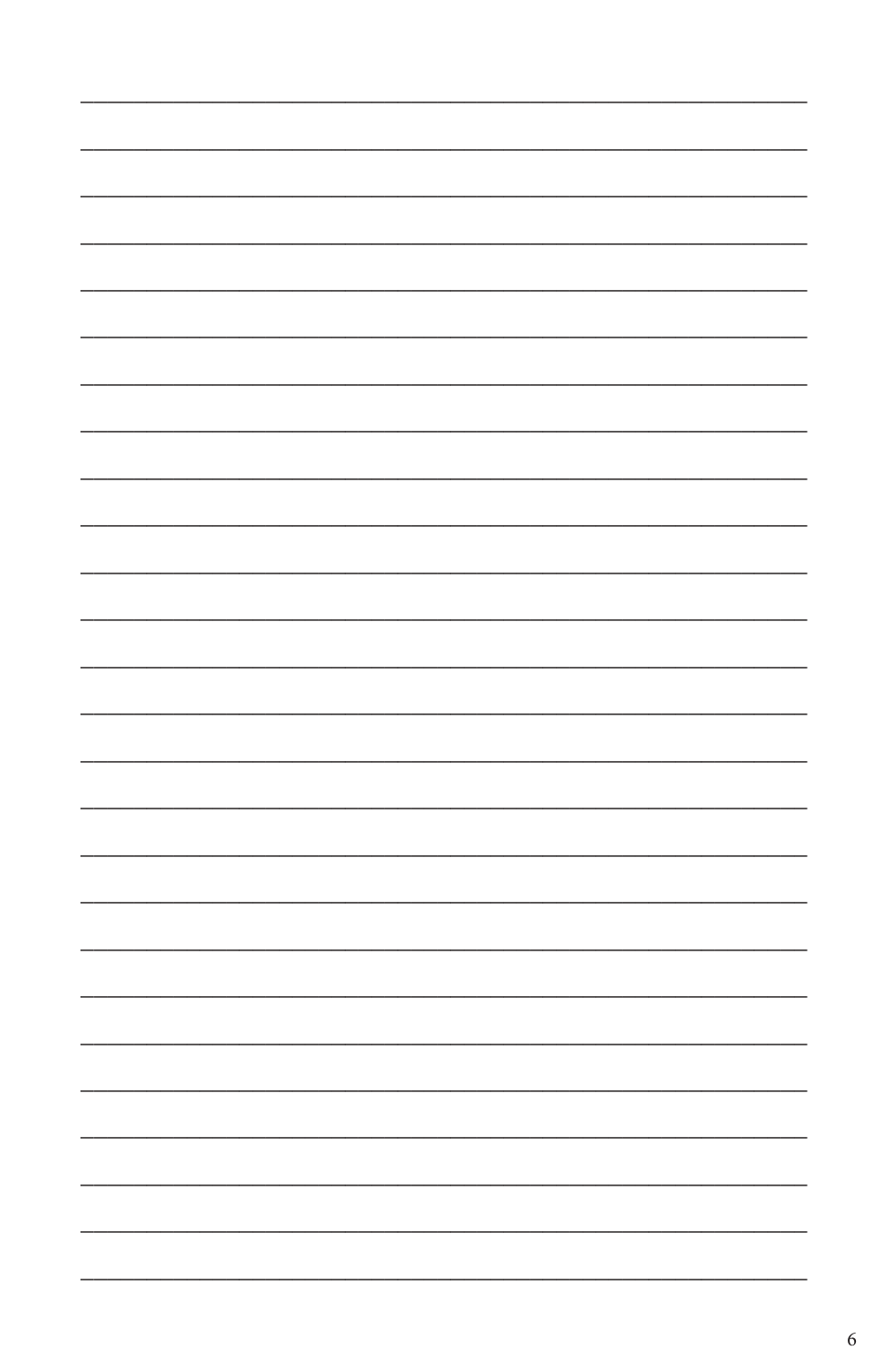#### BUSINESS BLOCK

Consider Mary's damaged social status, and the honor accorded to the shepherds as witnesses of Jesus' birth. Everything is not always as we think it is. How can this affect our decisions in the marketplace, for example, in regards to hiring and business relationships?

\_\_\_\_\_\_\_\_\_\_\_\_\_\_\_\_\_\_\_\_\_\_\_\_\_\_\_\_\_\_\_\_\_\_\_\_\_\_\_\_\_\_\_\_\_\_\_\_\_\_\_\_\_\_\_\_\_\_\_\_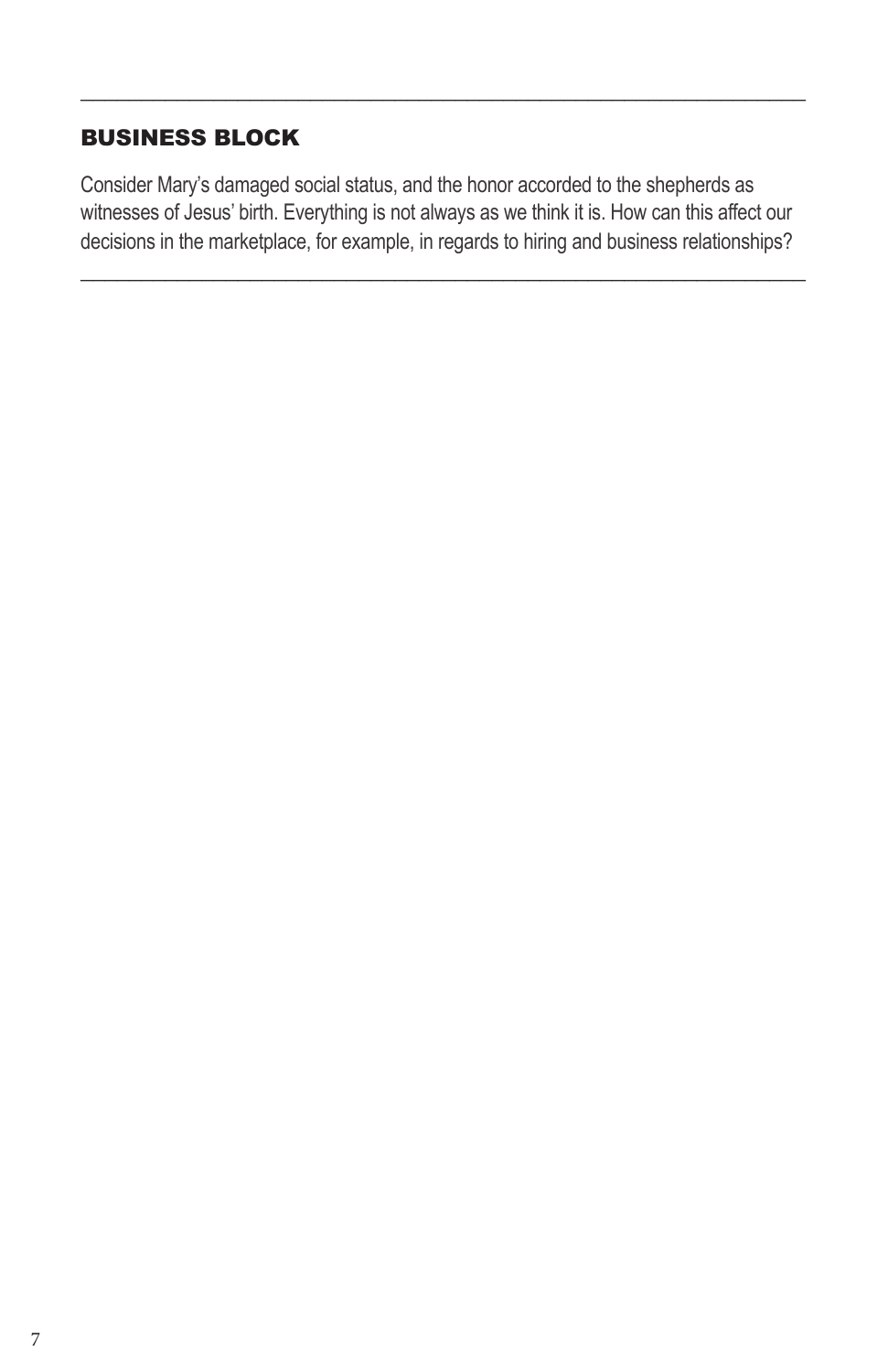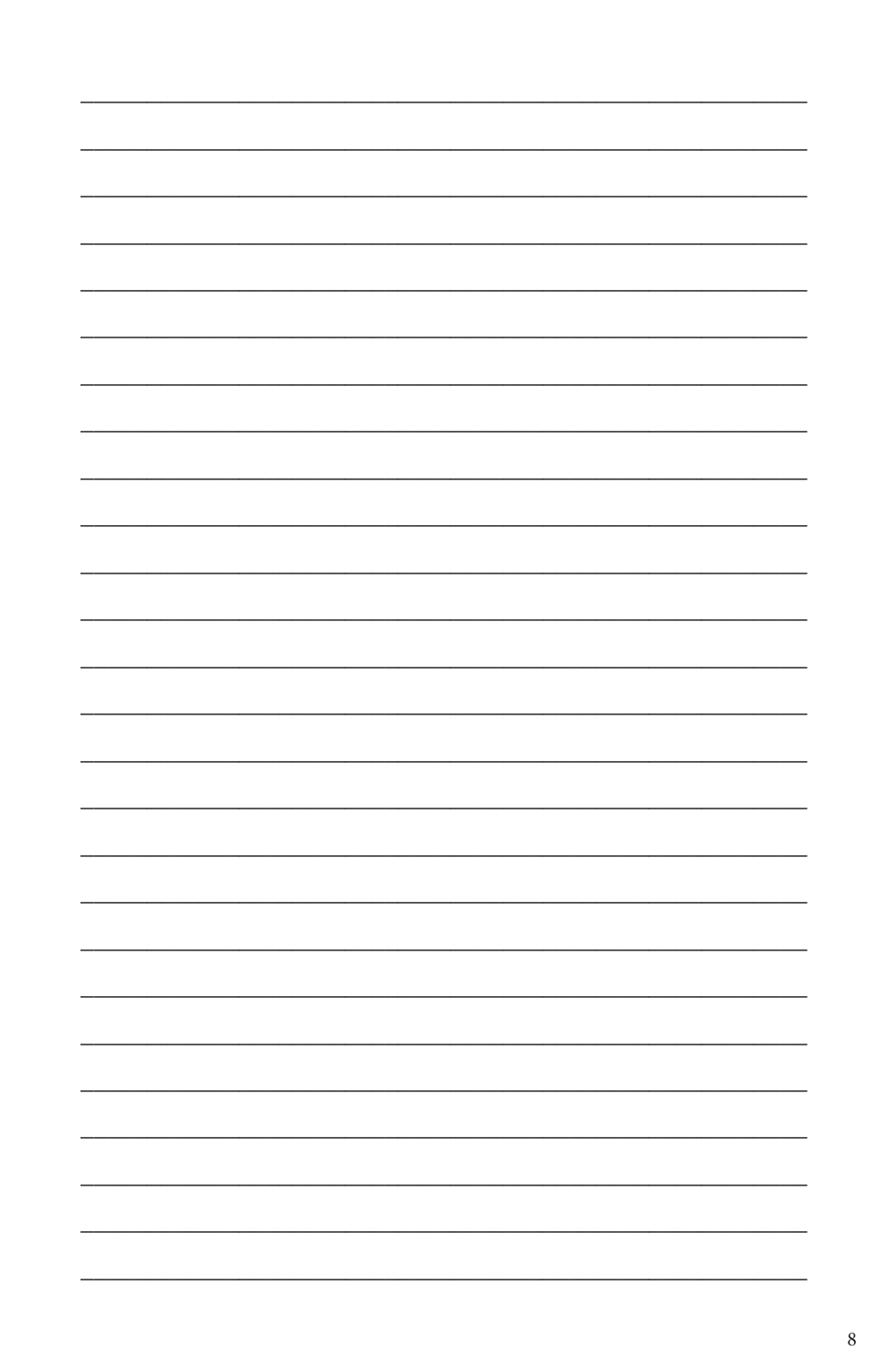# LESSON 3: QUALIFICATIONS

*Luke 3-4*

#### PREPARATION: Read over Luke, chapters 3:1-4:13

#### CONTENT IN CHAPTERS 3-4:

Ministry of John the Baptist (3:1-20) The Baptism of Jesus (3:21-22) The Genealogy of Jesus (3:23-3:38) The Temptation of Jesus (4:1-13)

#### QUESTIONS FOR DISCUSSION:

1. In chapter 3, Luke moves to describing another place and time—fast forwarding almost thirty years. What do you notice about verses 1-2?

2. Verse 3 explains John's activities –what did he do? How does Luke interpret those activities in verses 4-6?

**3.** In verses 7-14, people ask John specific questions as they are coming to Him to be baptized. What questions do they ask?

\_\_\_\_\_\_\_\_\_\_\_\_\_\_\_\_\_\_\_\_\_\_\_\_\_\_\_\_\_\_\_\_\_\_\_\_\_\_\_\_\_\_\_\_\_\_\_\_\_\_\_\_\_\_\_\_\_\_\_\_

#### BUSINESS BLOCK

Consider Mary's damaged social status, and the honor accorded to the shepherds as witnesses of Jesus' birth. Everything is not always as we think it is. How can this affect our decisions in the marketplace, for example, in regards to hiring and business relationships?

\_\_\_\_\_\_\_\_\_\_\_\_\_\_\_\_\_\_\_\_\_\_\_\_\_\_\_\_\_\_\_\_\_\_\_\_\_\_\_\_\_\_\_\_\_\_\_\_\_\_\_\_\_\_\_\_\_\_\_\_

4. What were the people wondering about John? How does he answer them? (15-17)

5. How did it cost John to tell the truth? What might it cost you? (18-20)

#### *Looking at Jesus – 3 Key Evidences of His Qualification to be the Messiah*

6. Luke begins to give evidences of Jesus' qualifications for his unique ministry. What evidence is given in verses 21-22?

7. For what reason do you think Luke includes this genealogy at this point in his gospel? (23-37)

#### *Read the section on the temptation of Jesus in 4:1-13.*

8. How is Jesus described in verse 1? How does that relate to his baptism in 3:21-22?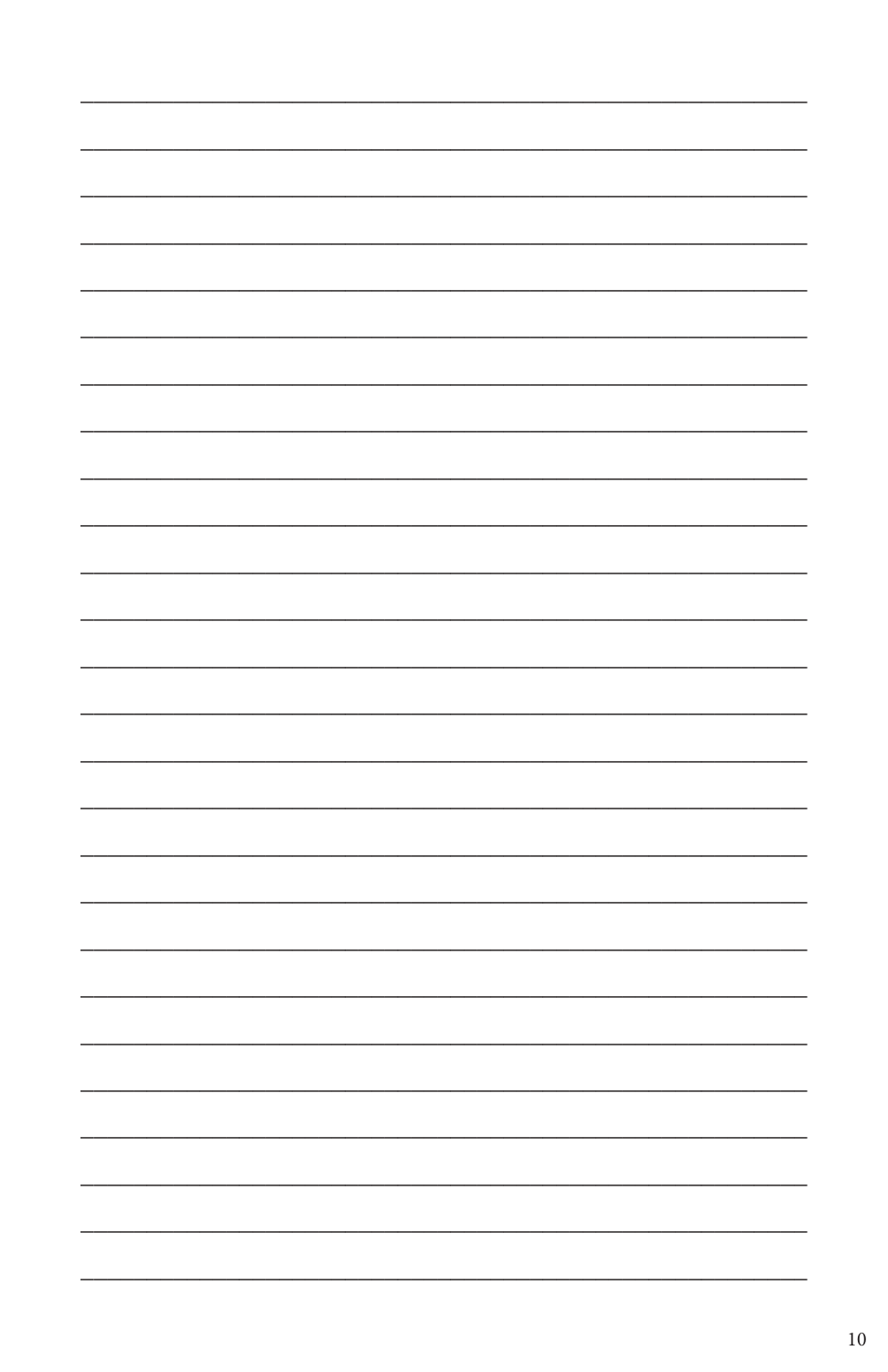9. Why do you think 40 days? What is significant about 40 in the bible? (2)

10. Verse 2 mentions that after 40 days, Jesus was hungry. As God and man, we often downplay how difficult these trials were for Jesus. What do you think about that? How does Jesus' humanity help you understand Him?

11. Consider each of the three temptations of Jesus. Interestingly, they parallel the temptations of the Israelites in the wilderness--to grumble for bread (Exodus 16:2), to worship false gods (Exodus 32:4) and to put God to the test (Exodus 17:7). Why do you think Luke shows that parallel? What is this section saying about Jesus?

12. What is instructive about the way Jesus resisted temptation? What is needed in order for us to respond in the same way?

13. Which temptation of Jesus do you particularly identify with?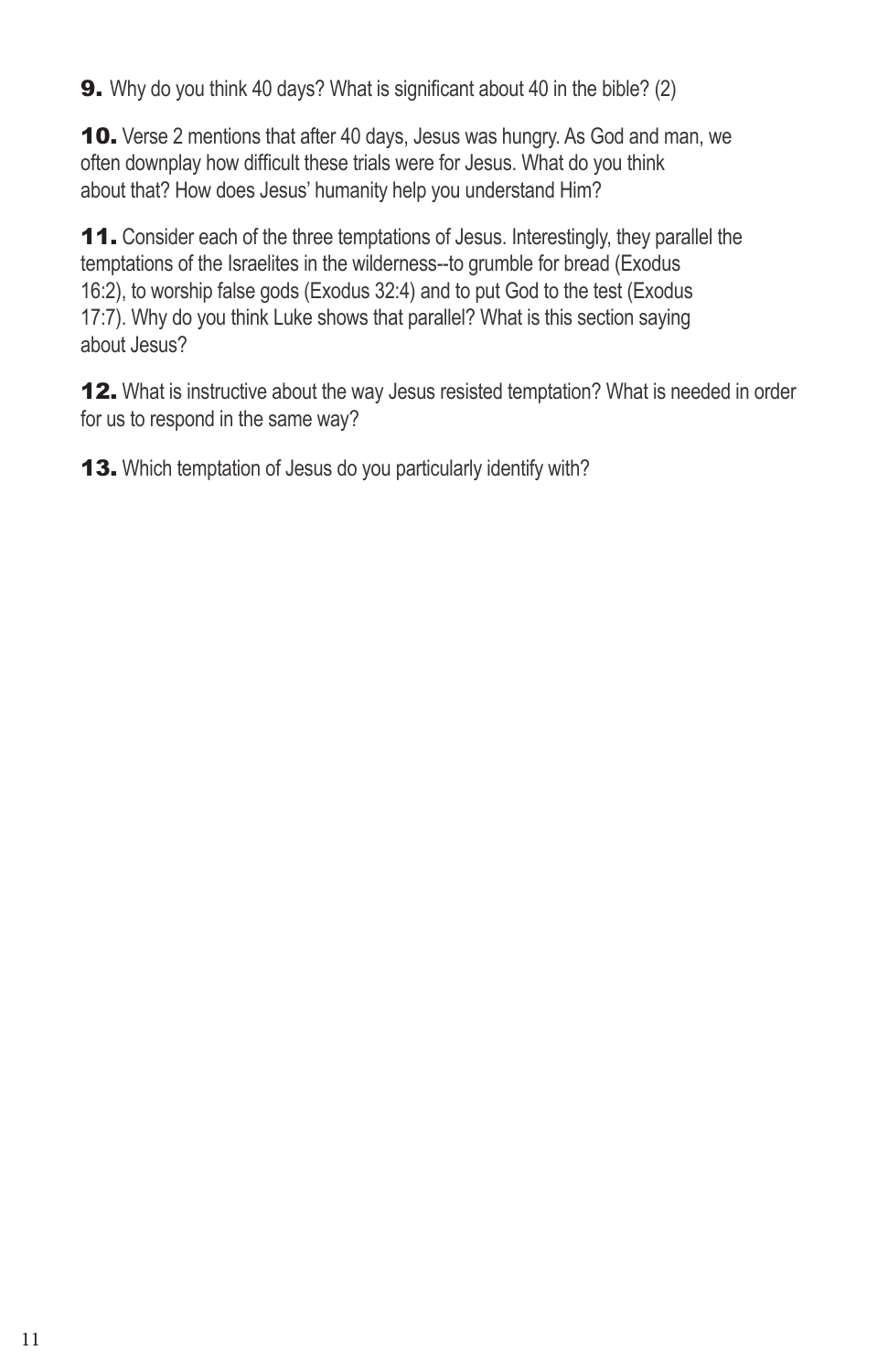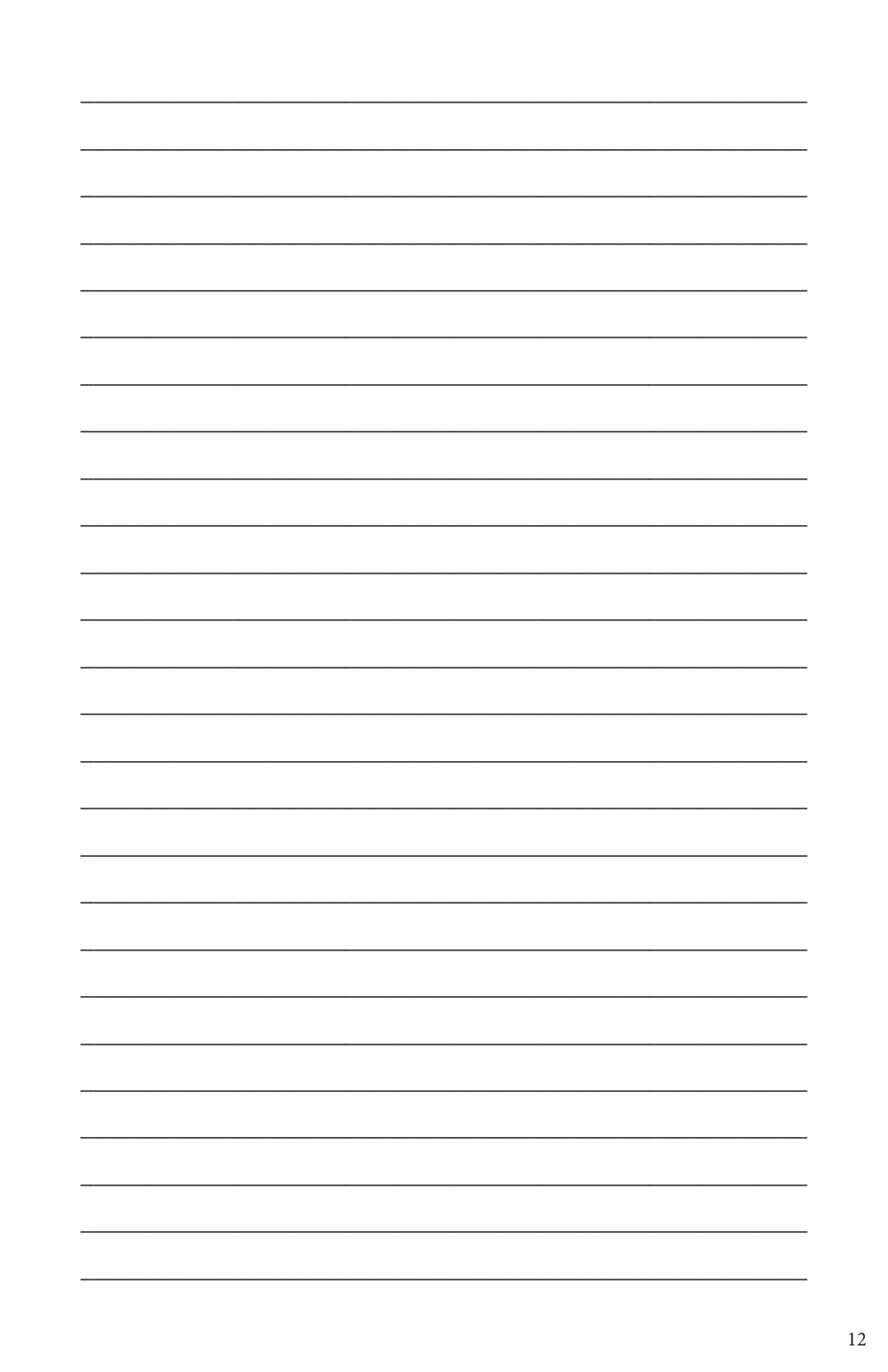# LESSON 4: FIRST MINISTRY

*Luke 4:14-6:49*

#### PREPARATION: Read over Luke, chapters 4:14-6:49

#### CONTENT IN CHAPTERS 4-6:

Jesus First Ministry in Galilee (Nazareth & Capernaum) (4:14-43) The Calling of Peter, James & John (5:1-11) Miraculous Healings of the leper and paralytic (5:12-26) The Calling of Levi (5:27-32) Questions on Fasting and the Sabbath (5:33-6:11) The Calling of the Twelve Disciples (6:12-16) The Sermon on the Plain (6:17-49)

#### QUESTIONS FOR DISCUSSION:

1. After learning all of Jesus' qualifications, and Luke's note that He was working in the power of the Holy Spirit (14), how would you expect his ministry to be received by His hometown?(16-30)

2. How was He received? Why? (4:22, 28-29)

**3.** How can familiarity with Jesus cause us to miss truly knowing Jesus?

4. What was astonishing to the people about the teaching of Jesus? How was it different from what they were used to? (4:32)

5. What do the demons in both 4:33-34 & 4:41 have in common? Why do you think Jesus did not want them to speak?

6. Notice the alternation between preaching (4:16:22, 31-32, 43-44) and miraculous works (4:33-36, 38-41, 6:17-19, 20-49) that mark Jesus' ministry. How do the miracles connect with the preaching and teaching?

#### *In chapter 5:1-11, Jesus calls the first three disciples, Peter, James and John.*

7. How does Jesus get their attention? Who would reasonably be expected to know more about fishing – the carpenter or the professional fishermen? How does Peter interpret this enormous catch of fish?

\_\_\_\_\_\_\_\_\_\_\_\_\_\_\_\_\_\_\_\_\_\_\_\_\_\_\_\_\_\_\_\_\_\_\_\_\_\_\_\_\_\_\_\_\_\_\_\_\_\_\_\_\_\_\_\_\_\_\_\_

#### BUSINESS BLOCK

Are you tempted to think that Jesus does not know how to help you in your vocation? Do you ever ask Him?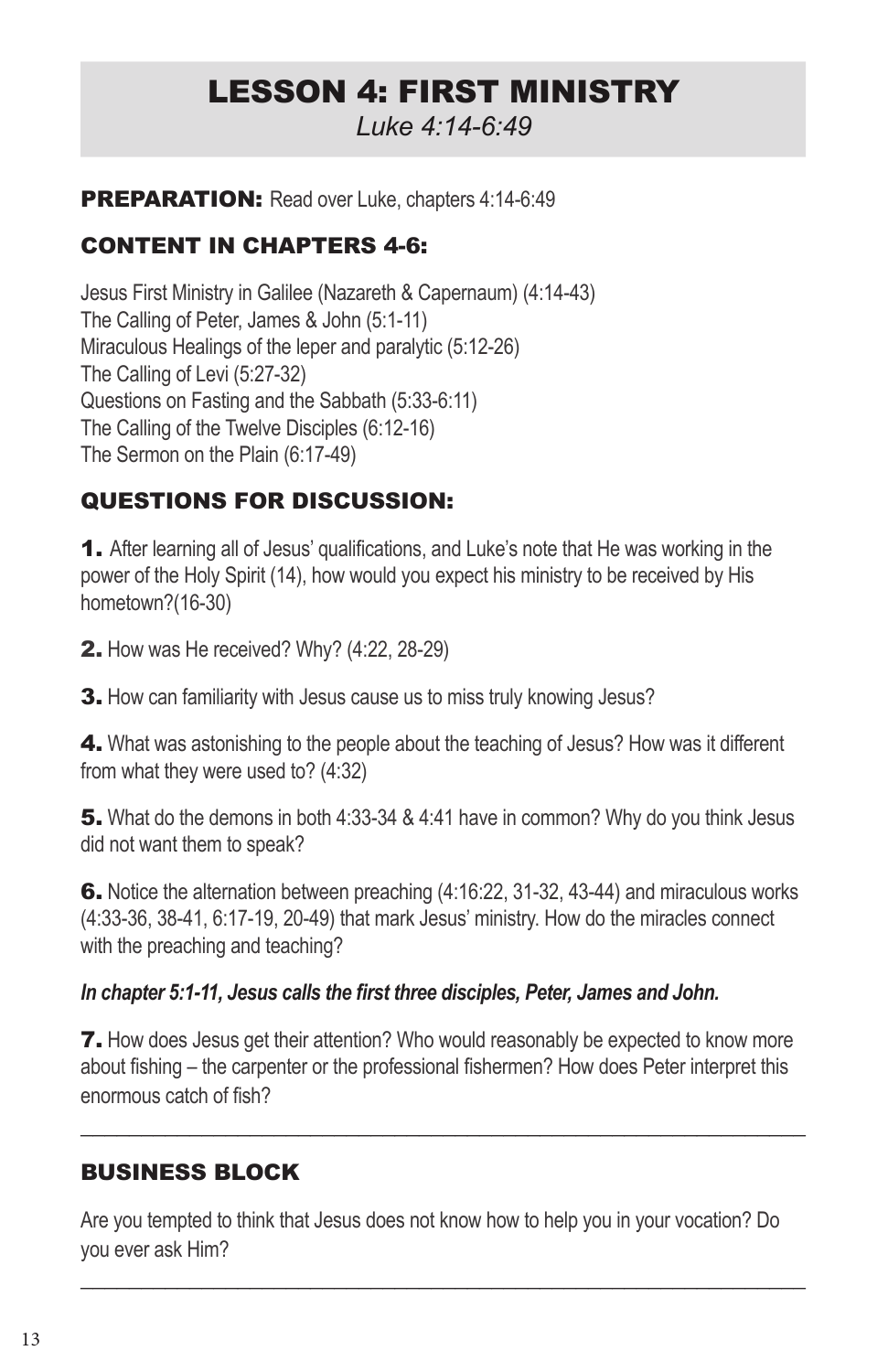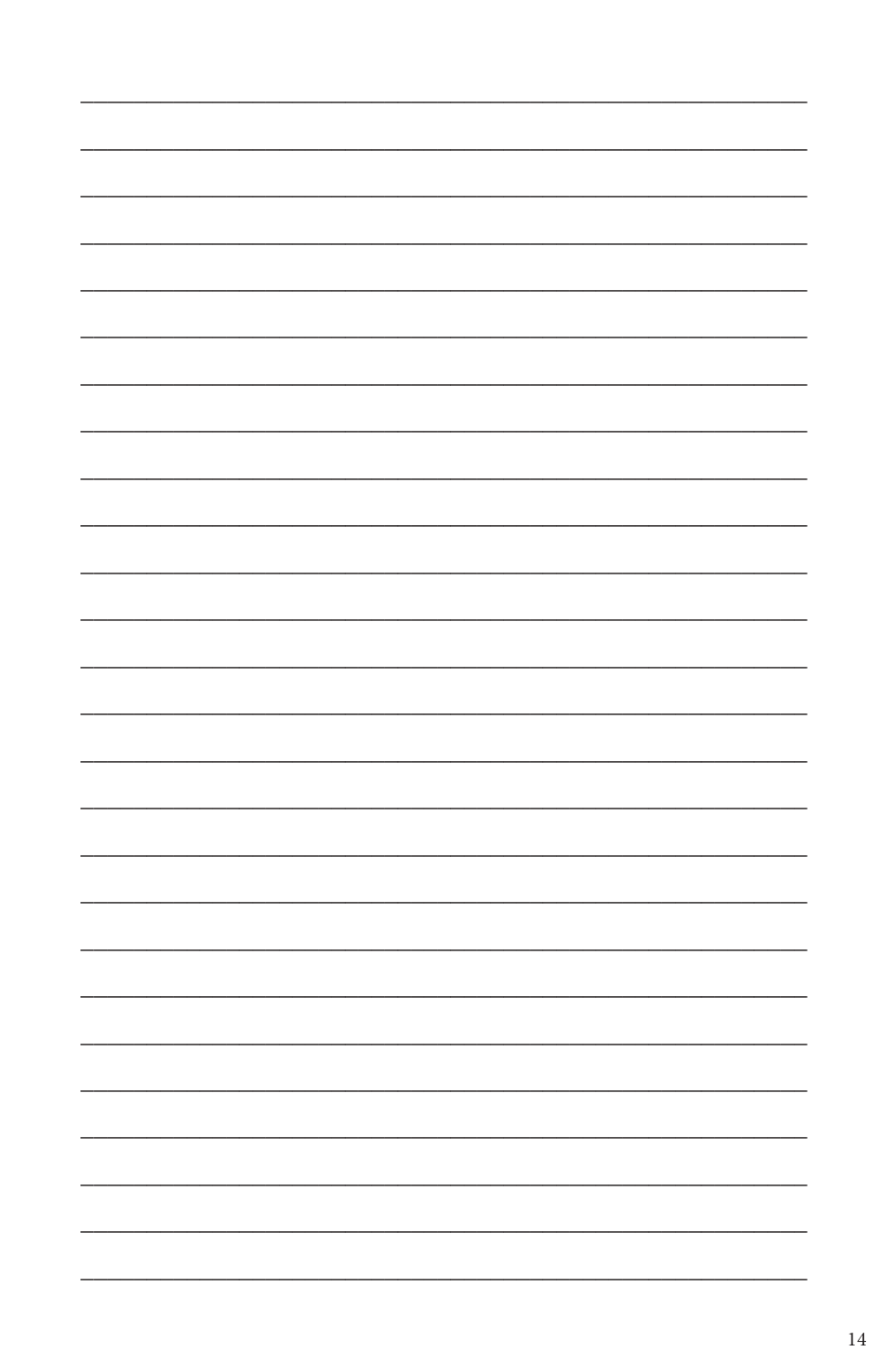8. As with the demons, so Jesus tells the leper to keep the news of his healing quiet. Why would Jesus want to keep this news secret? (12-15)

#### *Jesus heals the paralytic (17-26)*

**9.** Jesus asks the people whether it is easier to say 'your sins are forgiven' or 'rise take up your mat and walk'? Which is easier? Why?

10. Jesus calls Levi (also know as Matthew, the tax collector and writer of the first gospel). Jesus does not get good press for eating with these people. Why does Jesus say that he eats with them? Do you think that he means that the Pharisees and religious people are 'well'? (30-32)

**11.** Notice that the questions on fasting and the Sabbath relate to how the ministry of Jesus changes things. The question: Is it is wisdom to apply the same answer to different situations, or wisdom to know that the answers may be different if the situation is different? (5:33-6:11) How does the idea of Jesus' teaching with authority become evident in these interactions?

**12.** Notice that Jesus withdraws to desolate places three times in these chapters (4:42, 5:16 & 6:12). What was He doing there? How does this example instruct our own practice?

**13.** Why did Jesus appoint twelve disciples? What is the significance of twelve?

#### *Similar in content to Matthew 5-7, Luke 6:17-49 is called the 'Sermon on the Plain' (17).*

14. Again we see miracles (17-19) that precede teaching (20-49). Considering that pattern, what do you think are the purpose(s) of these miracles?

15. Notice the contrast between verses 20-23 and 24-26. What is Jesus telling these people to expect if they follow Him?

**16.** Verses 27-36 have some of the most astounding words ever uttered about forgiveness. We are to forgive our enemies and those who oppose us. These are people who have nothing to offer and would not give it if they could. Look at verses 35-36. On what basis does Jesus command this remarkable forgiveness of others?

**17.** There is an important tension between verses 37-42 and 43-45. How do you keep the two in balance?

18. Keeping in mind the previous sections of Jesus' teaching, why do you think he concludes with 46-48 concerning the parable about the houses on the rock and sand. What is Jesus saying about all that He just taught?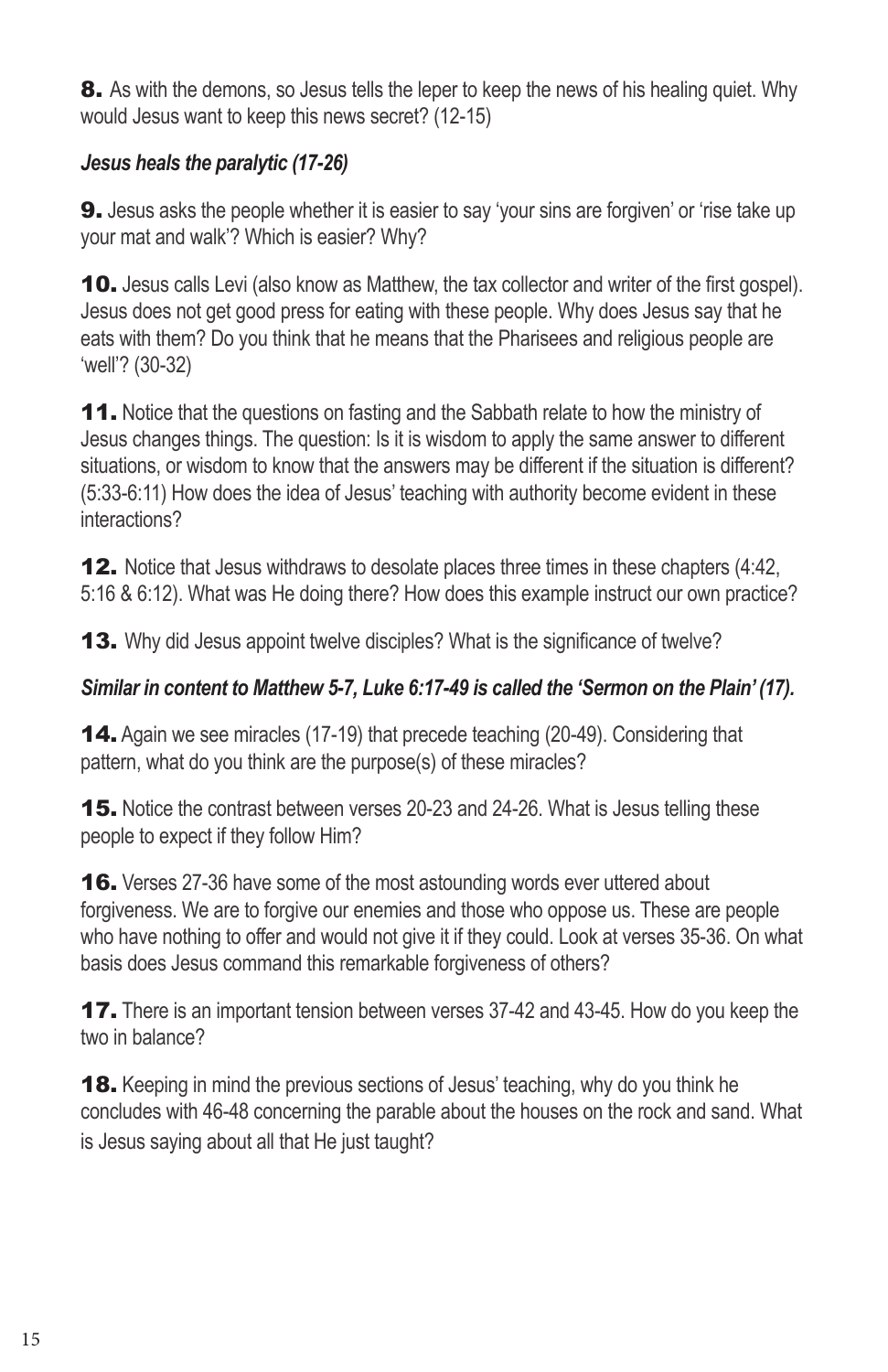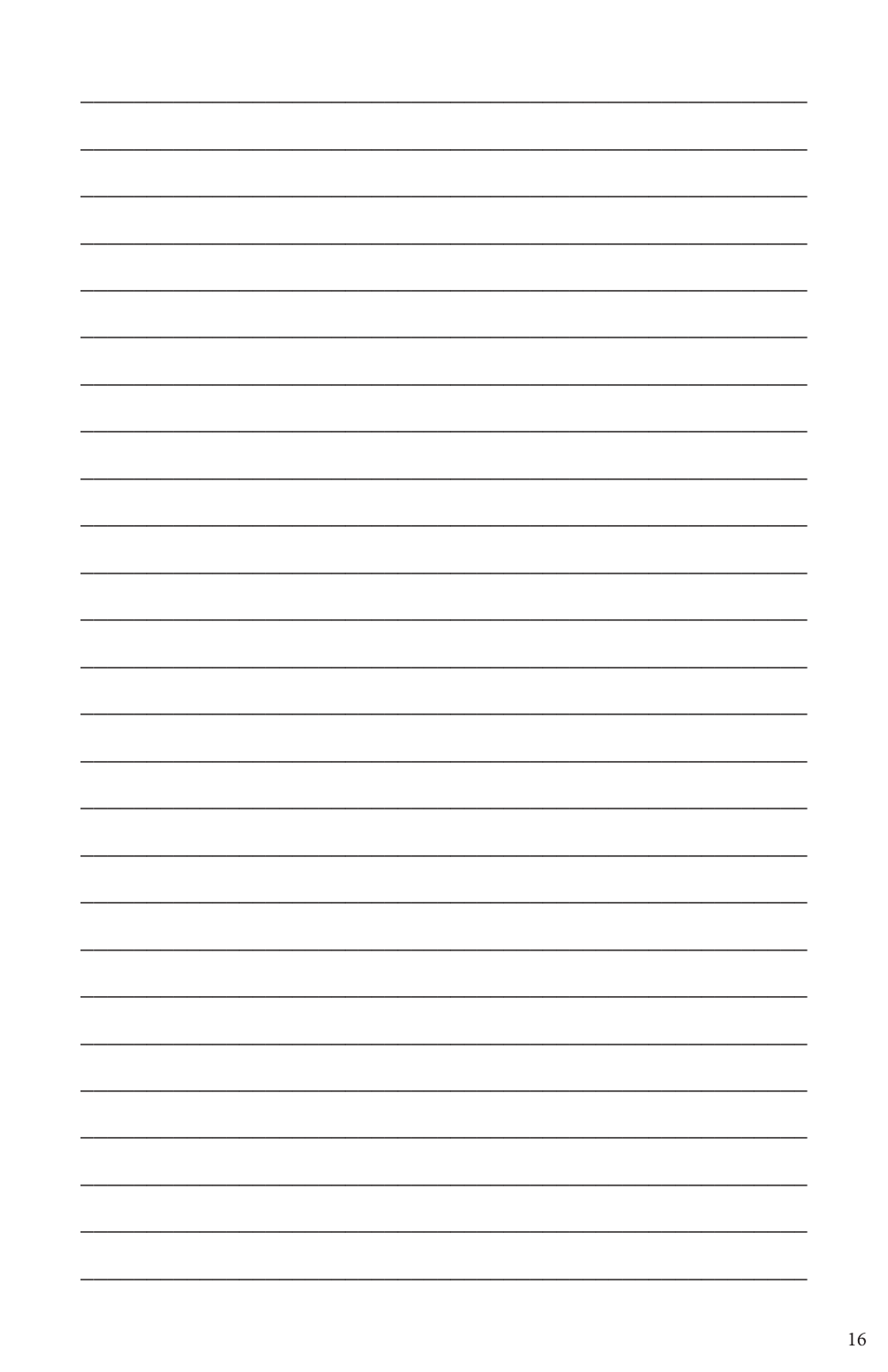## LESSON 5: THE ONE WHO WAS TO COME *Luke 7-9:50*

#### **PREPARATION:** Read over Luke, chapters 7-9:50

#### CONTENT IN CHAPTERS 7-9:50:

Healing of the Centurion's Servant and the Widow's Son (7:1-17) Jesus and John the Baptist (7:18-35) Jesus Forgives a Sinful Woman (7:36-8:3) Parables: The Sower & The Lamp (8:4-21) Jesus' Authority – Over Storm, Demons, Death (8:22-56) Jesus Sends out The Twelve (9:1-9) Feeding of 5,000 (9:10-17) Jesus' Identity and Mission (9:18-50)

#### QUESTIONS FOR DISCUSSION:

#### *Healing of the Centurion's Servant and the Widow's Son (7:1-17)*

1. Consider Luke 7:1-17. There are two separate instances here of people receiving help from Jesus. Who are they? What makes them noteworthy, in terms of the people and priorities of that day and time? Why do you think Luke includes their stories in His gospel?

\_\_\_\_\_\_\_\_\_\_\_\_\_\_\_\_\_\_\_\_\_\_\_\_\_\_\_\_\_\_\_\_\_\_\_\_\_\_\_\_\_\_\_\_\_\_\_\_\_\_\_\_\_\_\_\_\_\_\_\_

#### BUSINESS BLOCK

Jesus had compassion on a woman who was destitute. She could offer Him nothing. Are there any similar situations or people groups that your business interacts with? How can Jesus' compassion inform your dealings with these people or groups?

\_\_\_\_\_\_\_\_\_\_\_\_\_\_\_\_\_\_\_\_\_\_\_\_\_\_\_\_\_\_\_\_\_\_\_\_\_\_\_\_\_\_\_\_\_\_\_\_\_\_\_\_\_\_\_\_\_\_\_\_

#### *John the Baptist (7:18-35)*

2. Previously, John the Baptist clearly declared that Jesus was the Messiah, the King that the people of Israel had been waiting for. (3:15-17) If that is so, what situation prompted John to ask his question in verse 19? How does Jesus answer him?

3. Though Jesus has a gentle rebuke personally for John, how does He speak of John in public (26,28)? How might that instruct us to speak of others?

#### *A Pharisee and A Sinful Woman (7:36-8:3)*

4. Jesus interacts with two people of very different social standings, Simon the Pharisee (40) and a sinful woman. Who had a better reputation? Yet according to Jesus, who was better off spiritually? Why?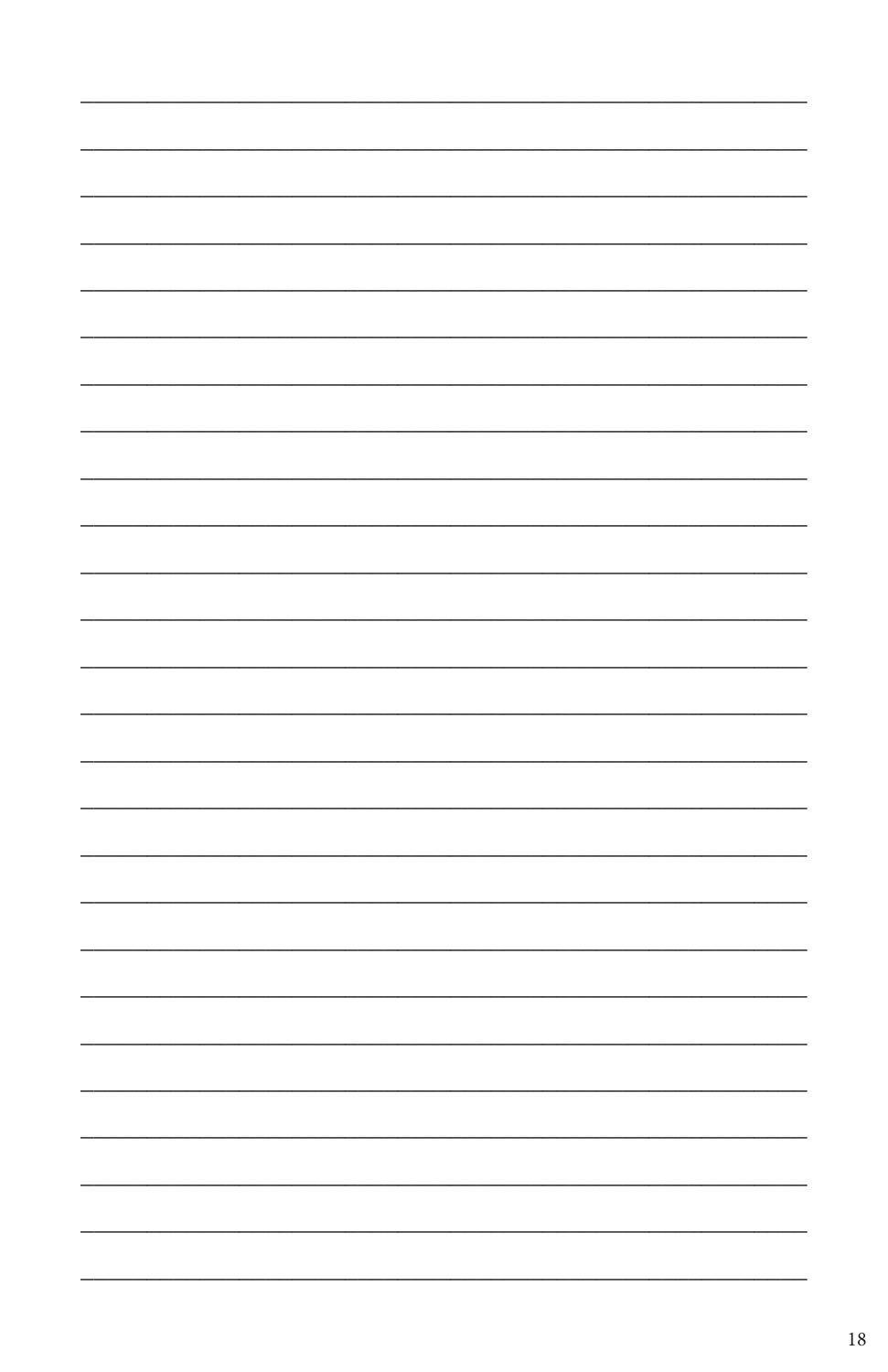#### *Parables (8:4-21)*

5. Jesus tells two parables—the parable of the sower (8:4-8) and the parable of the lamp (8:16-18). Why, according to verse 10, does Jesus tell parables?

**6.** What is the point of the parable of the sower?

7. What is the point of the parable of the lamp? How does that tie in to the section with Jesus' mother and brothers (8:19-21)?

#### *Miracles (8:22-56)*

8. Luke records three remarkable miracles in 8:22-56. What things do each of the miracles demonstrate Jesus' authority over? This has the effect of a mounting argument. What is the conclusion you think Luke would like his readers to come to concerning the person of Jesus?

#### *Disciples on Mission (9:1-9)*

9. Jesus' authority was established in the previous section. How does that tie into His commissioning of the disciples?

**10.** Based on what the text says, why do you think Herod might have wanted to see Jesus? \_\_\_\_\_\_\_\_\_\_\_\_\_\_\_\_\_\_\_\_\_\_\_\_\_\_\_\_\_\_\_\_\_\_\_\_\_\_\_\_\_\_\_\_\_\_\_\_\_\_\_\_\_\_\_\_\_\_\_\_

#### BUSINESS BLOCK

Have you ever said or heard someone say they would believe if they saw a miracle? Does this section on Herod suggest that people can exhibit religious curiosity that is not a real spiritual interest?

\_\_\_\_\_\_\_\_\_\_\_\_\_\_\_\_\_\_\_\_\_\_\_\_\_\_\_\_\_\_\_\_\_\_\_\_\_\_\_\_\_\_\_\_\_\_\_\_\_\_\_\_\_\_\_\_\_\_\_\_

#### *Feeding the 5,000 (9:10-17)*

**10.** What does Jesus ask the disciples to do, and how do they respond? Why do you think Jesus asks them? How does the feeding of the 5,000 tie into the mission of the disciples?

#### *Jesus' Identity and Mission (9:18-50)*

11. Jesus asks the disciples two questions. What are they? How do they answer? How are the answers different?

12. In light of Jesus' identity, what is shocking about the next section (21-27)?

13. In light of this shocking revelation, what does the section on Jesus' transfiguration (28-36) serve to do?

14. The disciples are thoroughly confused at this new revelation. In what ways are their limitations and misunderstandings highlighted in verses 37-50?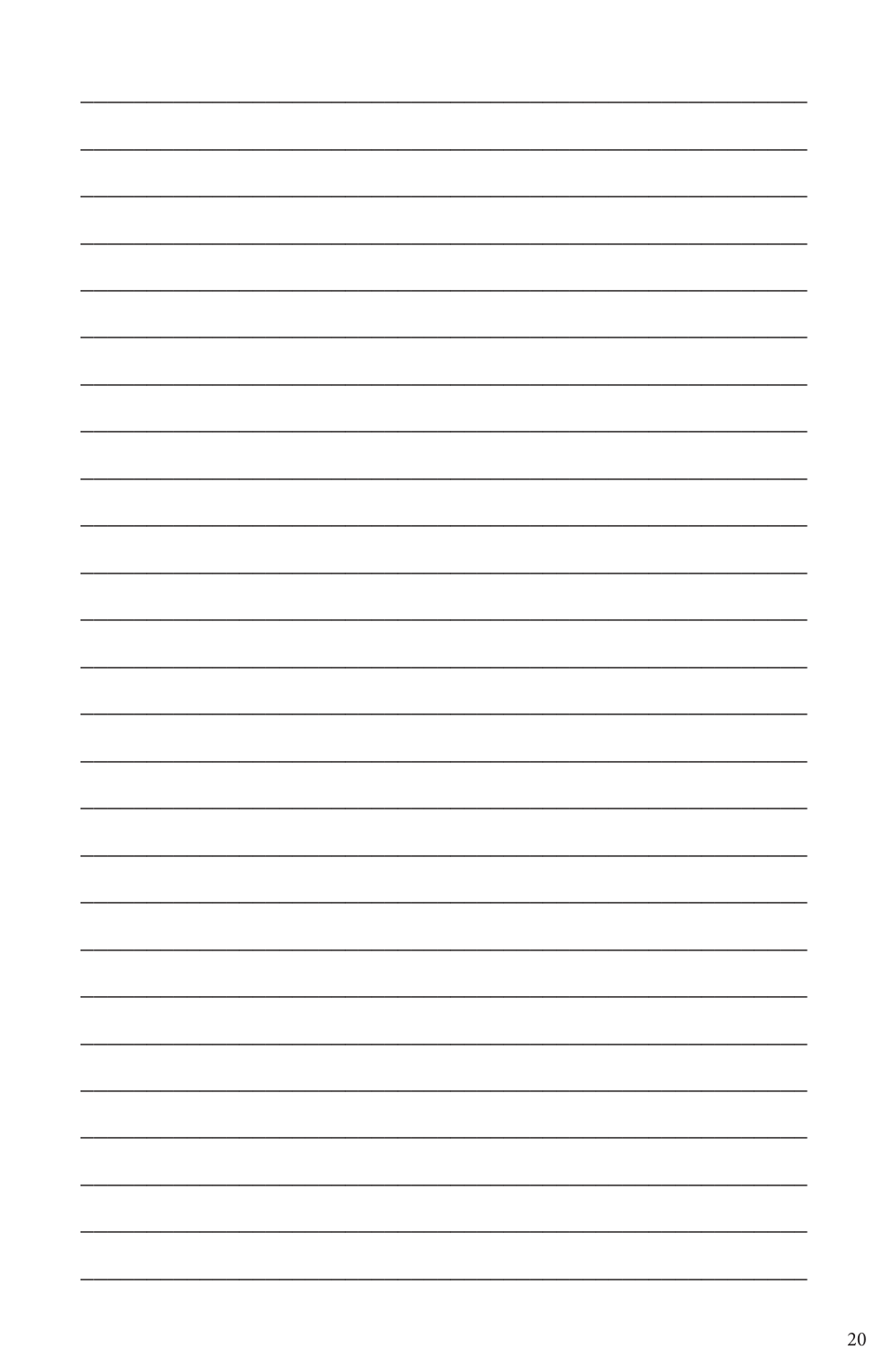# LESSON 6: TOWARD JERUSALEM

*Luke 9:51-10:42*

#### PREPARATION: Read over Luke, chapters 9:51-10:42

#### CONTENT IN CHAPTERS 9:51-10:42:

Clarifying the Mission (9:51-62) A Micro-mission and Jesus' Assessment (10:1-24) The Priority and Scope of Love (10:25-42)

#### QUESTIONS FOR DISCUSSION:

1. Earlier in chapter 9, Jesus made clear both His identity and His mission (9:18-22). What indications in 9:51-62 seem to indicate that His disciples and others have not understood what He has told them?

#### *A Micro-mission and Jesus' Assessment (10:1-24)*

2. Jesus said to His disciples, the harvest is plentiful, but the workers are few. (10:2) Do you still believe that is true today? Are you praying God will send workers to the harvest? How does Jesus equate His messengers with Himself? (10:16)

**3.** What is Jesus' assessment of the three cities where He did many of His miracles? Why? (13-15)

4. Jesus cautions the disciples after their jubilant return (17-20). What temptation is He protecting them from? How does Jesus' prayer in verses 21-24 form a positive application of His own caution?

#### *The Greatest Commandment (Luke 10:25-42)*

5. What is the point of the parable of the Good Samaritan? How does it answer the question of the lawyer?

6. How does the story of Mary and Martha connect with the Mission of Jesus?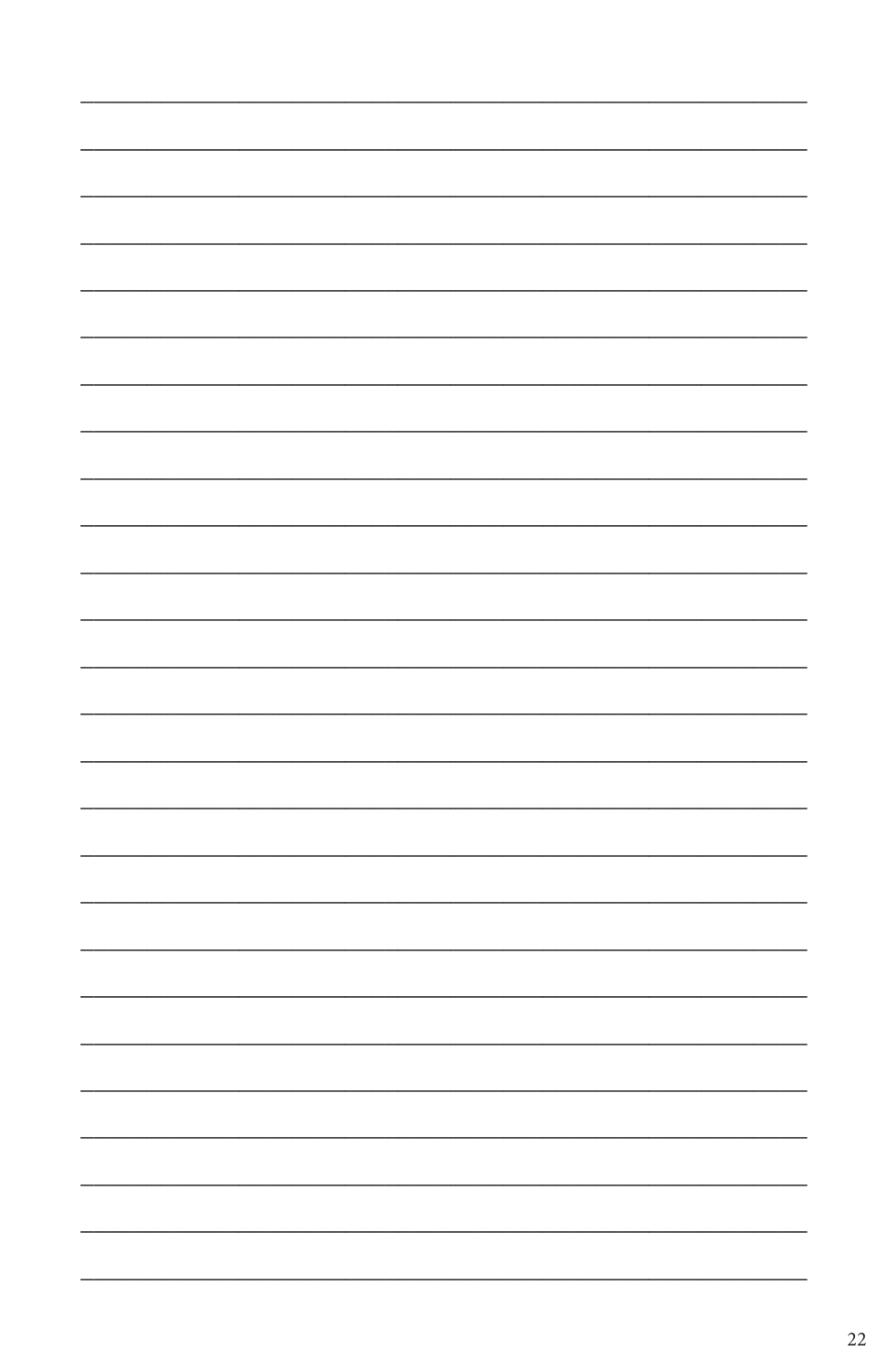# LESSON 7: PRIORITIES

*Luke 11-12*

#### **PREPARATION:** Read over Luke, chapters 11-12

## CONTENT IN CHAPTERS 11-12:

Priority: Pray Persistently (11:1-13) Priority: Recognize the Kingdom of God (11:14-36) Priority: Flee Hypocrisy (11:37-12:3) Priority: Value the Kingdom above all Else (12:4-34) Priority: Be Ready! (12:35-59)

## QUESTIONS FOR DISCUSSION:

1. At the end of the previous lesson, Jesus was teaching Mary and Martha that a relationship with himself was of higher priority than the dishes and housekeeping. How does that theme continue in 11:1-13? What is the priority and focus of these verses?

2. What prompted the disciples to ask Jesus about prayer? (11:1) How is that instructive?

**3.** What is the logic with which Jesus assures us it is a worthwhile practice to ask God in prayer?

## APPLICATION

What do you think of the access to God that Jesus is teaching here? Do you feel that you can approach God as your Father and be welcomed? What helps or hinders you in thinking this way? Discuss.

4. In 11:14-23, Jesus makes the point that you cannot take the goods of a strong man until you overpower him. How does this relate to the Kingdom of God and the Kingdom of Satan? What is Jesus saying His miracles are demonstrating?

5. In relation to this idea of two conflicting Kingdoms, what is the point of verses 24-26?

6. What does Jesus mean by the sign of Jonah (11:29)? Why is it a wicked generation that seeks signs?

7. Why do you think the Pharisees and Religious Leaders receive such harsh words from Jesus? (11:37-12:3)

**8.** As opposition to His teaching begins to mount (11:53-54), Jesus teaches even more clearly that to follow Him involves making a choice. How do 12:6-7 and 12:11-12 help us to be confident even in serious danger?

**9.** How does this parable warn the businessman in regards to His activities?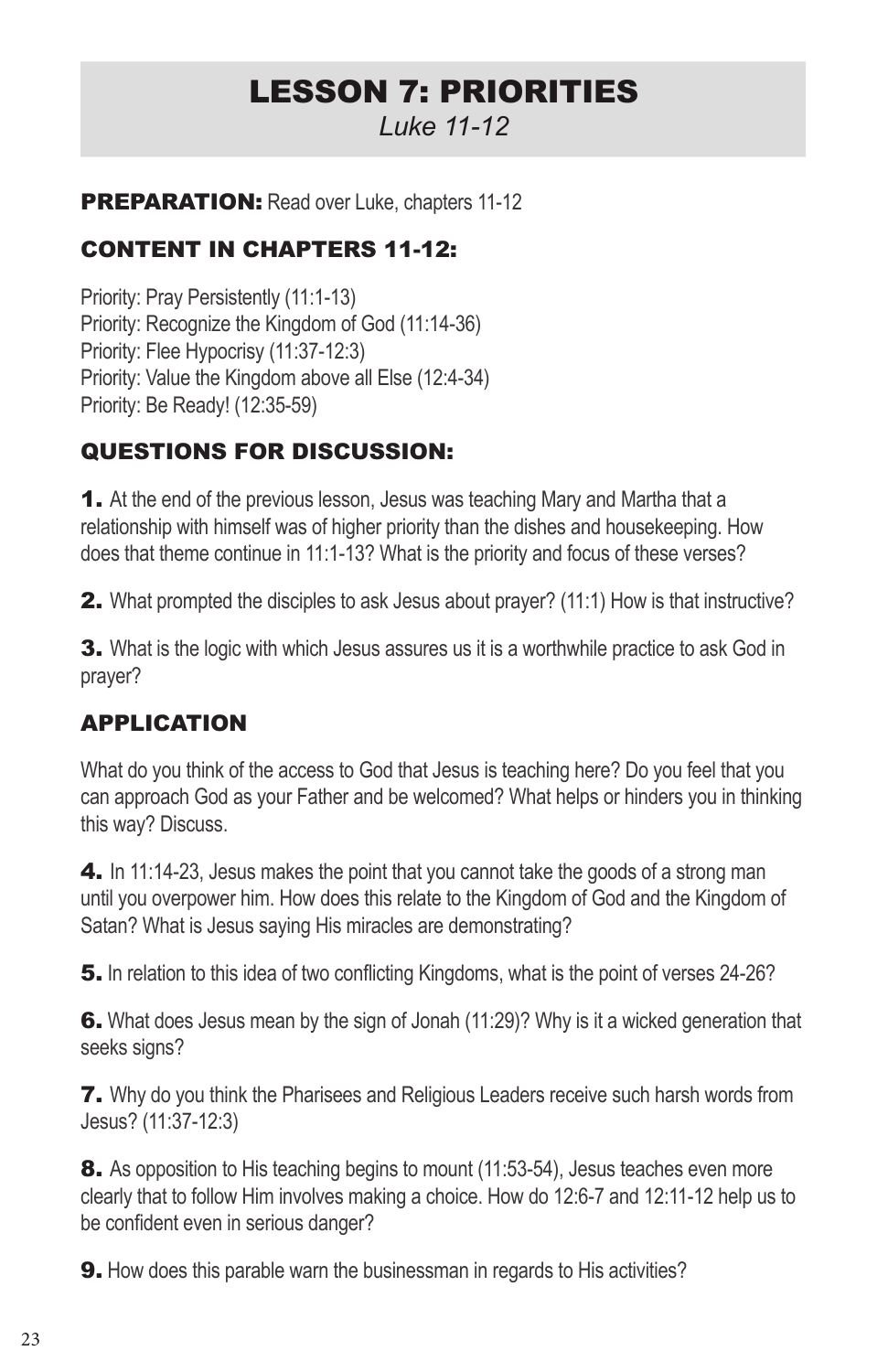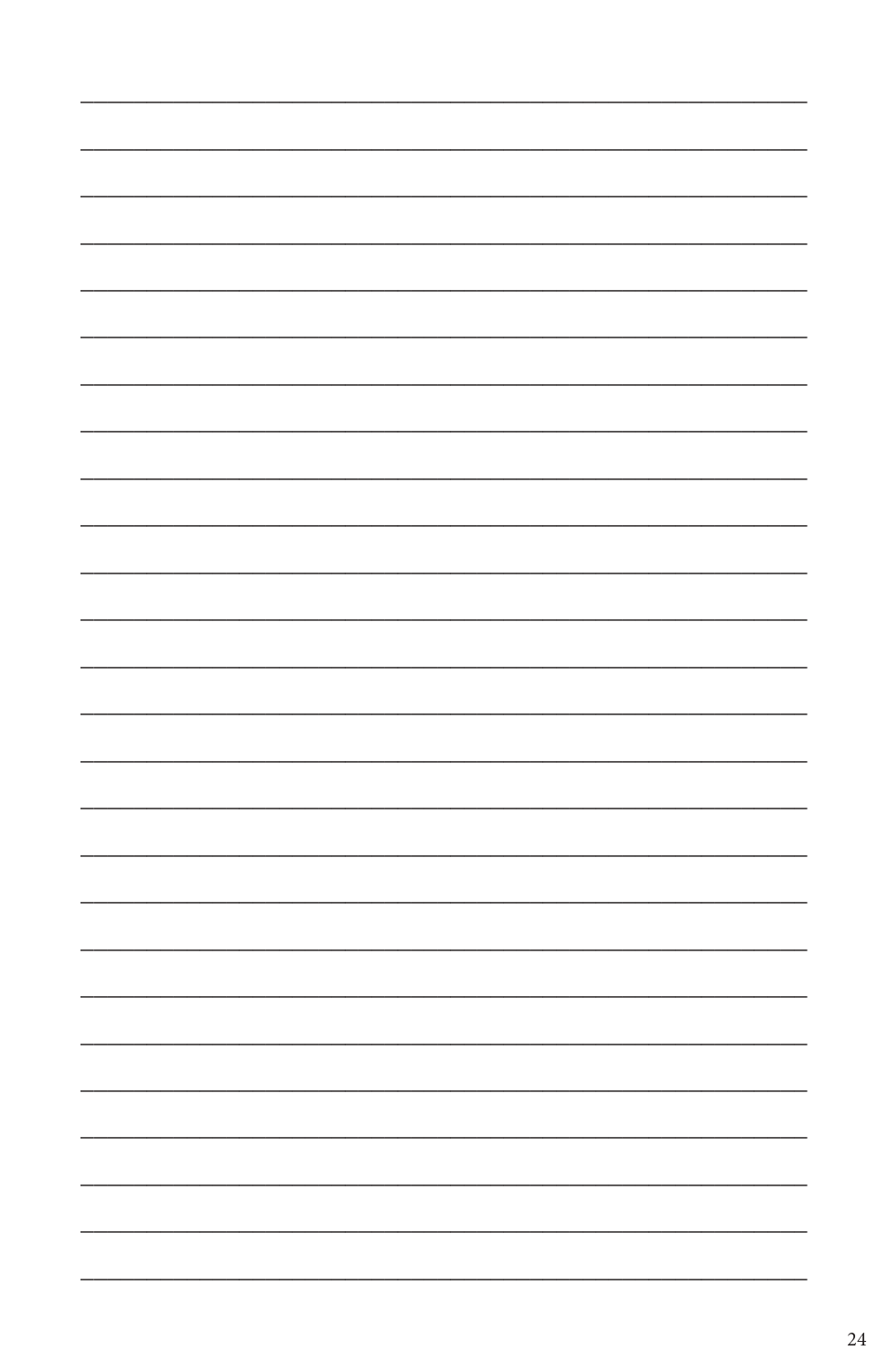10. Having just warned us of the danger of being wholly consumed with earthly priorities (12:13-21), how does 12:22-34 help us resist the temptation to be the fool in the parable? List at least three ways.

11. 12:35-40 and 12:41-48 are two parables about being ready to meet Jesus and give an account. Peter asks who the parable is for in 12:41. Jesus answer is in 12:42-43. Who is the parable for?

\_\_\_\_\_\_\_\_\_\_\_\_\_\_\_\_\_\_\_\_\_\_\_\_\_\_\_\_\_\_\_\_\_\_\_\_\_\_\_\_\_\_\_\_\_\_\_\_\_\_\_\_\_\_\_\_\_\_\_\_

#### BUSINESS BLOCK

Jesus drives home the priority of readiness by explaining the intensity of the conflict (49- 53), the immanence of it (54-56) and the importance of it (57-59). How prepared are you to give an account to Jesus? If you are not, what needs to change?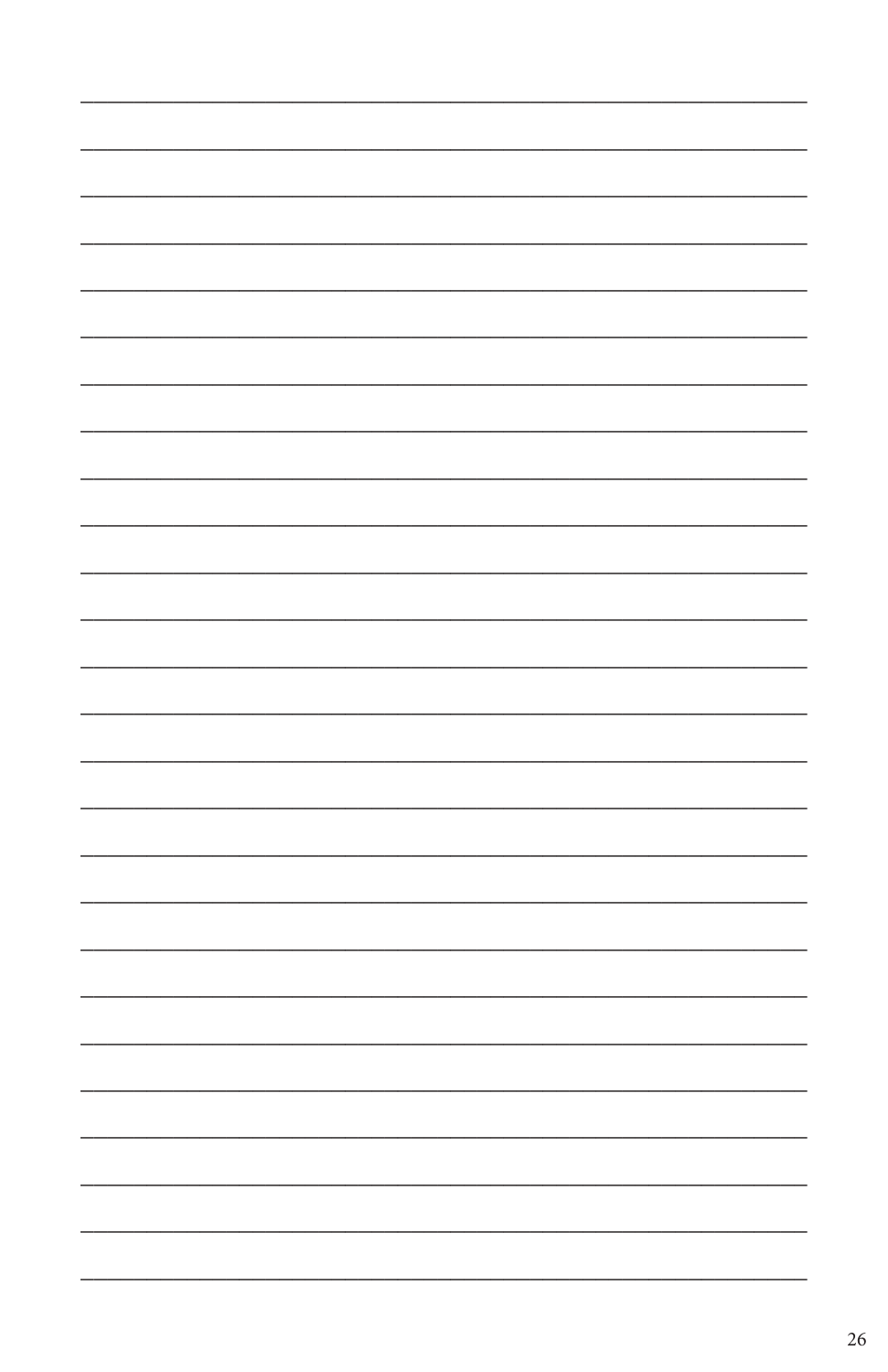# LESSON 8: THE GOSPEL FOR ALL

*Luke 13-15*

#### **PREPARATION:** Read over Luke, chapters 13-15

#### CONTENT IN CHAPTERS 13-15:

All Must Repent and Bear Fruit! (13:1-9) The Kingdom of God and Its Recipients are Surprising (13:10-14:6) The Kingdom of God Inverts Worldly Wisdom (14:7-35) Rejoice In the Recovery of the Lost—Lost Sheep, Coin, Son (15:1-32)

#### QUESTIONS FOR DISCUSSION:

#### *The Gospel is Open to ALL (Luke 13:1-14:6)*

1. Look at 13:1-5. What is the background of the people whom Pilate (The Roman Governor) killed? Based on Jesus' response, what does it appear that these people are assuming about people who suffer? What does Jesus say should be our perspective on suffering and judgment?

2. Look at Luke 13:6-9. Then skim over Isaiah 5. Is this parable really about fig trees and gardening? What is it about?

3. Who is healed in 13:10-17? What are some of the perceived obstacles of this healing in the minds of the religious leaders? Look at 14:1-6. How is this passage similar?

4. Jesus explains that the kingdom of God will begin almost unnoticeably, and then it will expand to fill the earth. (13:18-21) What is unexpected (at least to the Jewish Leaders) about the way this Kingdom will be filled? (13:22-30) How does Jesus feel about this reality? (13:34)

#### BUSINESS BLOCK

The culture of Jesus' day—both Jewish and Greco-Roman---felt that if you were important, it was appropriate to let everyone know it. What does Luke 14:7-11 say about that mindset? What is the advantage of purposely choosing the lowest place?

\_\_\_\_\_\_\_\_\_\_\_\_\_\_\_\_\_\_\_\_\_\_\_\_\_\_\_\_\_\_\_\_\_\_\_\_\_\_\_\_\_\_\_\_\_\_\_\_\_\_\_\_\_\_\_\_\_\_\_\_

How does this concept relate to business? How do you advertise your qualifications, your company and services without this kind of inappropriate self- honoring? How might this relate to sales and the way you speak about your competitors?

<sup>5.</sup> Who do we typically invite to dinner? Who does Jesus say we should invite over? Why? (14:12-14)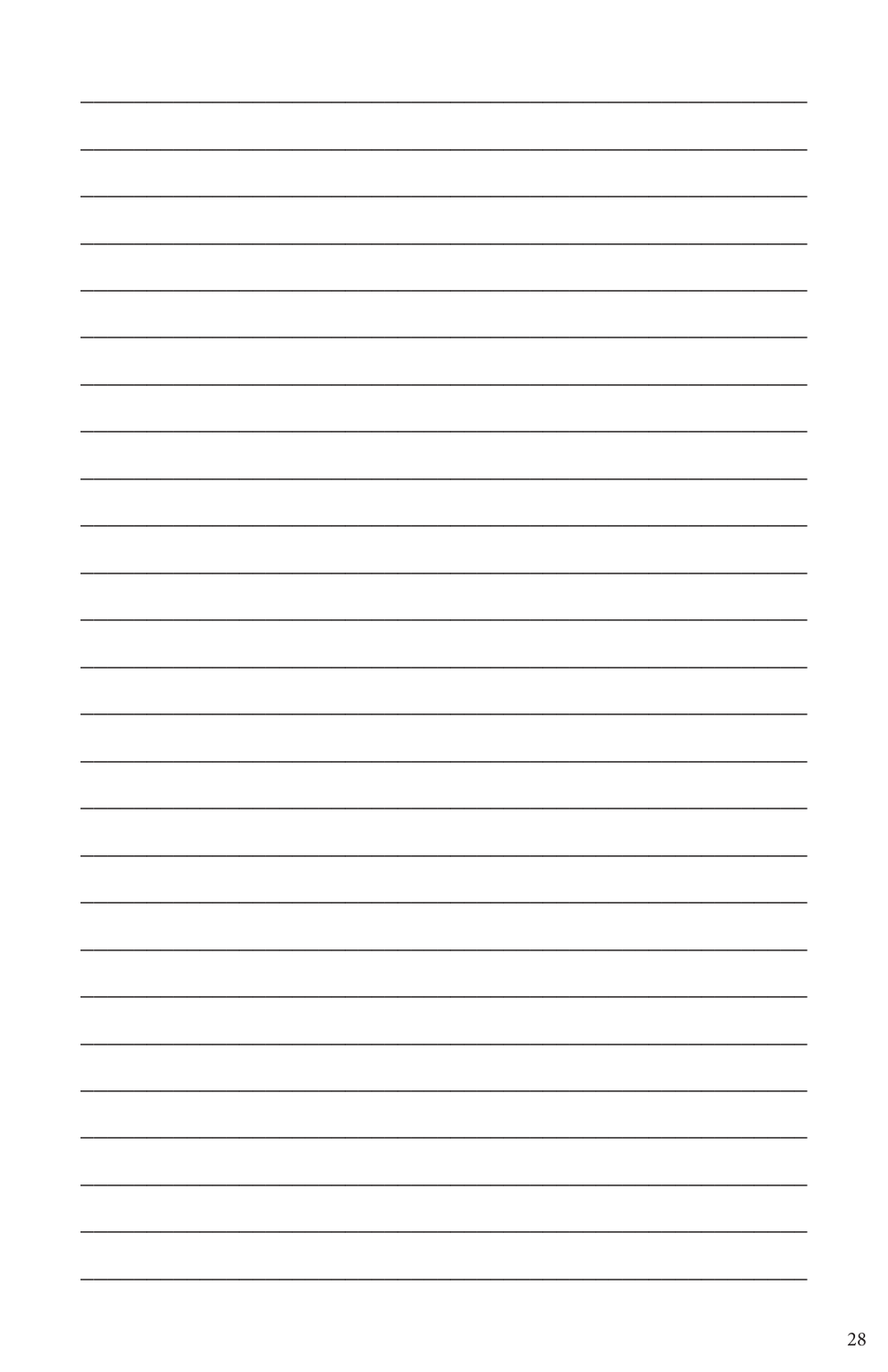6. What is peculiar about the guests and their excuses in Jesus' story in 14:15-24?

7. Everyone ought to want to come to a banquet—how does 14:25-33 help explain why not everyone is entering the Kingdom of God?

8. What are the three parables Jesus tells in chapter 15?

9. What was the issue that prompts Jesus to tell these stories (15:1-2)

10. Even though there are three parables, there is only one main point to them all. What do you think Jesus is trying to teach through them?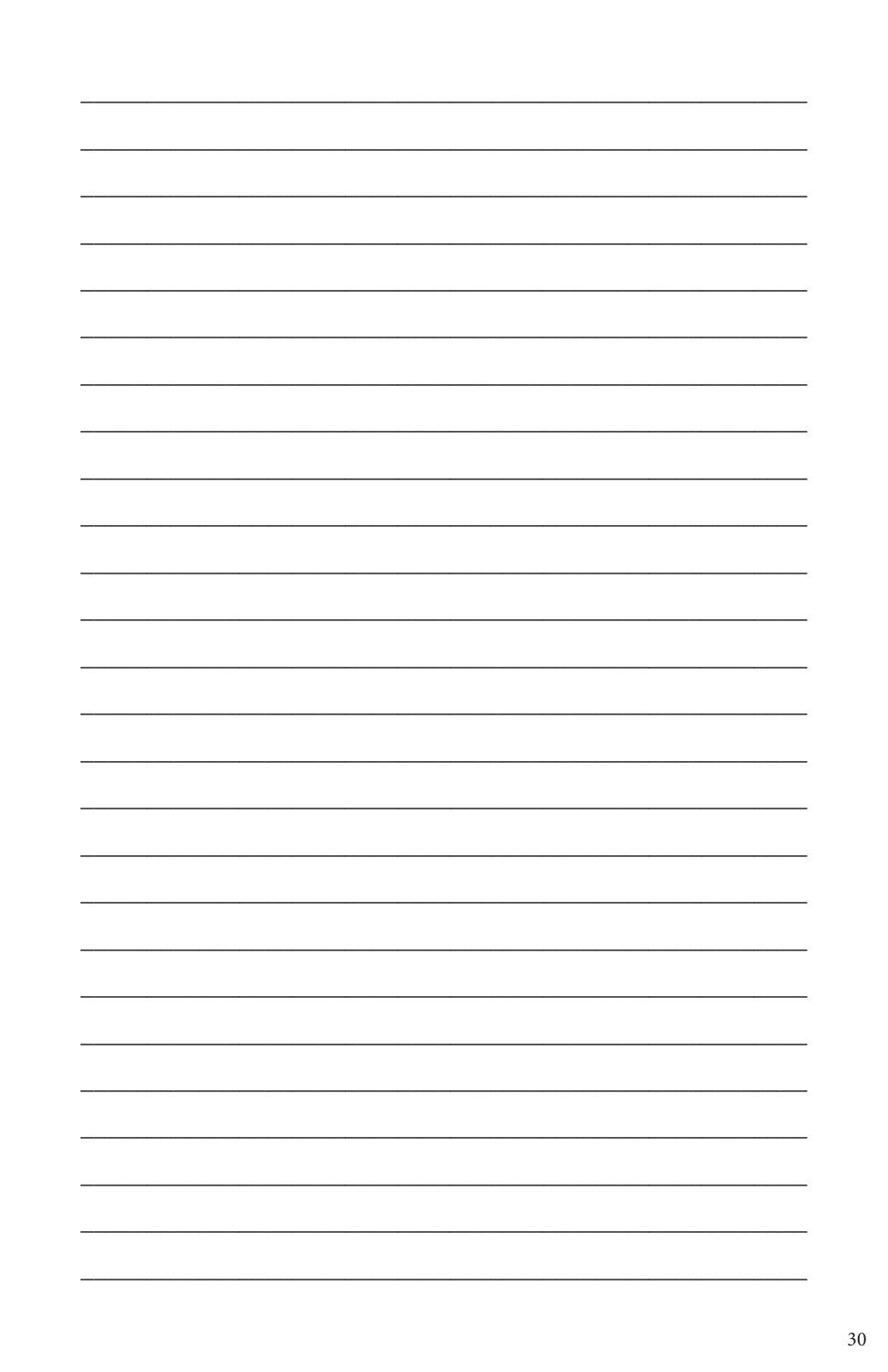## LESSON 9: THE PATH OF THE KINGDOM *Luke 16-19:27*

#### PREPARATION: Read over Luke, chapters 16-19:27

#### CONTENT IN CHAPTERS 16-19:27:

Stewardship: Be Faithful with Money & Marriage (16:1-31) Forgiveness: You Must Forgive! (17:1-10) Thankfulness: Express Your Thankfulness to God (17:11-19) Preparation: The Kingdom Comes Unexpectedly (17:20-37) How to Come to God: Persistently, Humbly & Without Reservation (18:1-30) Who can Come to God: Anyone! Beggar & Zaccheus the Tax Collector (18:31-19:10) Faithfulness: Parable of the Ten Minas (19:11-27)

#### QUESTIONS FOR DISCUSSION:

#### *Stewardship (Read Luke 16:1-31 & Luke 19:11-27 together)*

1. What makes stewardship different from ownership? In what ways are they the same?

2. How does our perspective of seeing ourselves as stewards of God's resources change the way we think about them?

**3.** Consider how the steward in the parable (16:1-13) used his last days of authority to win favor with others. Was that wise of Him? Why do you think Jesus says that worldly people are more shrewd in their dealings than 'the sons of light?'

4. Consider the rebuke to the Pharisees in 16:14-15. How does the story about the Rich Man and Lazarus (16:19-31) serve as a warning to them?

5. According to 16:30-31, if someone does not believe the Bible, will they believe if they see miracles?

#### *Forgiveness & Thankfulness (17:1-19)*

6. Consider the section in 17:1-10. Jesus commands them to forgive –as many times as a person repents, without limit (3-4). The disciples say, 'increase our faith!' (5) Jesus' answer is basically that even a tiny faith is enough (6). What then does Jesus say is the issue for the disciples?

7. Jesus heals ten lepers. What is noteworthy about the healing, in terms of the details in the story?

**8.** Are there people today that you think it would be unlikely or hard for God's grace to reach?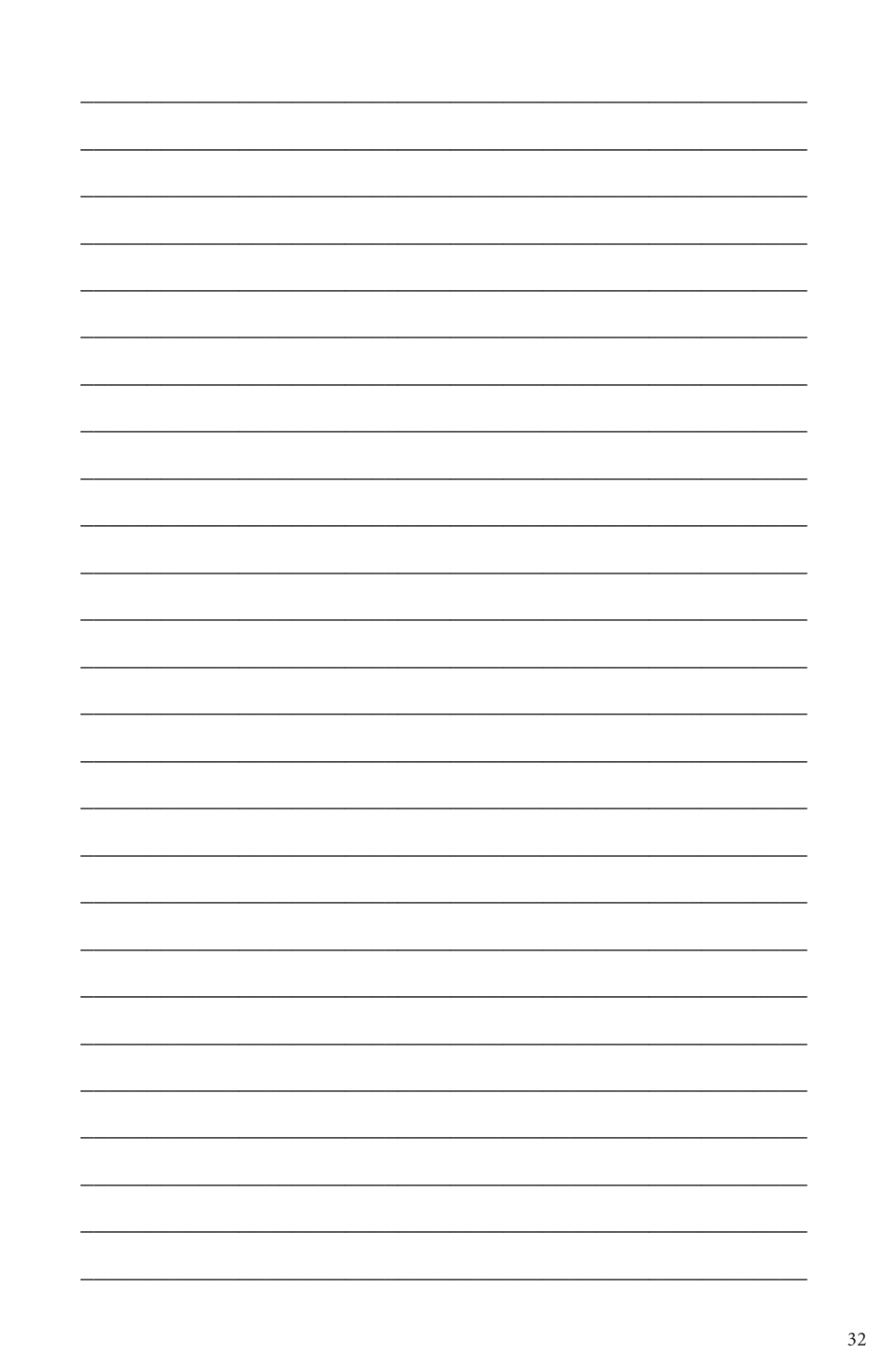#### *Preparation (17:20-37)*

**9.** The Pharisees ask about the Kingdom of God and its coming (20). How does Jesus describe its coming?

#### *How to Come—and Who is Accepted By God (18:1-19:10)*

10. Look at the parable Jesus tells in 18:1-8. There is logic operating here. What is the logic in the parallel between the story of the unjust judge and God?

11. Concerning the parable of the Pharisee and the tax collector (18:9-14), which one of these men would be socially acceptable? Which one is socially unacceptable? So then what makes the conclusion of Jesus surprising in this story?

12. Look at 18:15-17. What are the qualities of children that make them socially unacceptable, and yet welcome to Jesus? What does that say about our mindset in seeking Jesus?

13. Consider the story of the rich ruler. Jesus asks him to give away all his possessions. Does Jesus ask everyone to give up their wealth to follow him? Why do you think he asks this man to do so, and what does that teach us?

14. How does the story of the rich ruler connect with verses 31-34?

**15.** What is the significance of the beggar calling Jesus 'Son of David'?

16. Look at the story of Zaccheus in 19:1-10. Zaccheus was a tax collector—even a chief among tax collectors. Tax collectors of that day often made extra money by collecting more than the required amount—all with the threat of Roman force if you refused to pay. Such people were seen as the worst traitors in the Jewish Community—Jews who served the Romans to make money off their brothers. Knowing this was the typical mindset of tax collectors, what do you find surprising in this account?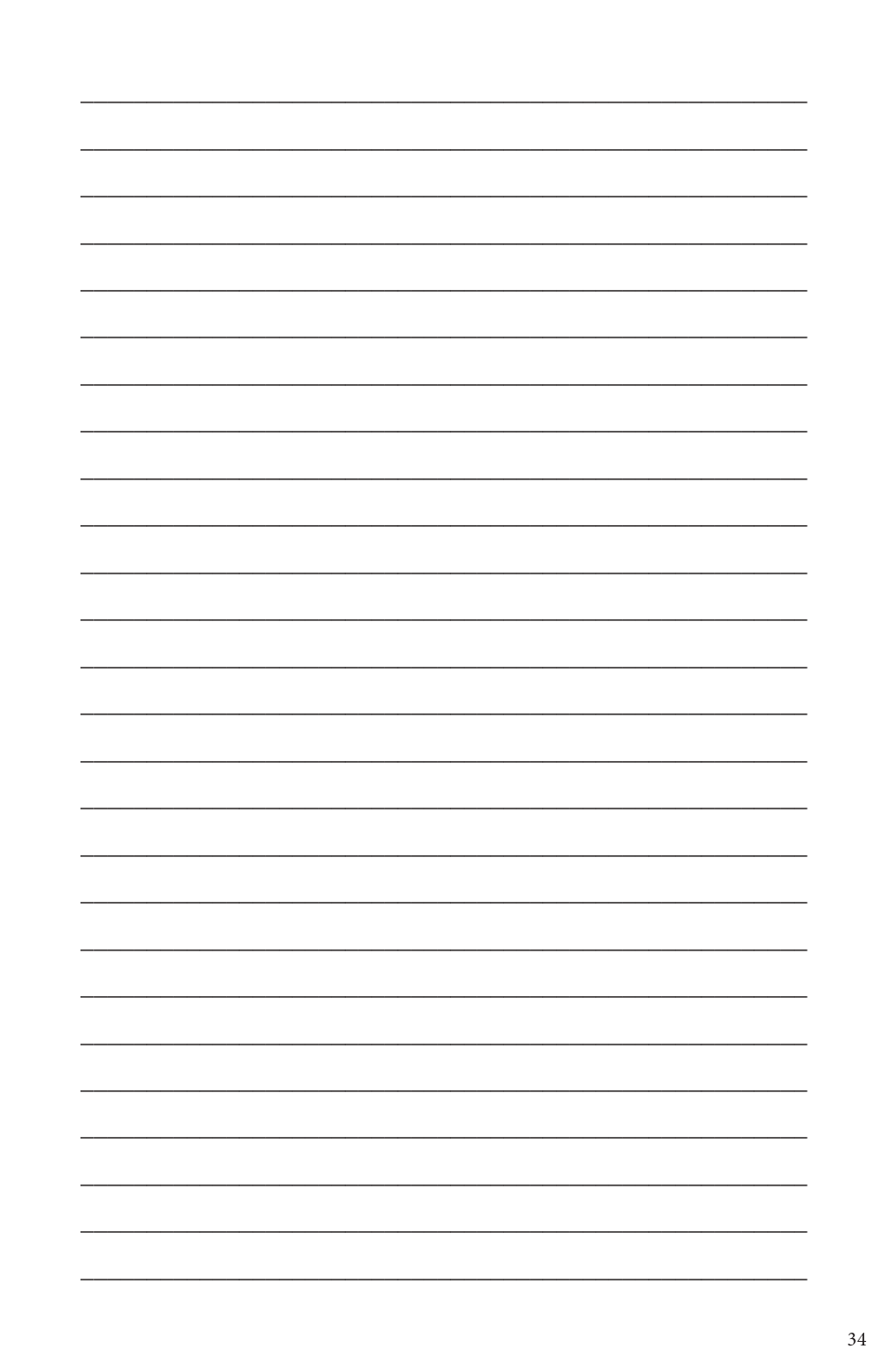# LESSON 10: AUTHORITY

*Luke 19:28 – 20:47*

#### **PREPARATION:** Read over Luke, chapters 19:28-20:47

#### CONTENT IN CHAPTERS 19:28-20:

Authority Asserted: Jesus' Royal Entrance into Jerusalem (19:28-44) Jesus' Authority Demonstrated and Challenged (19:45-20:47)

#### QUESTIONS FOR DISCUSSION:

#### *Jesus' Authority Asserted (19:28-19:44)*

1. Look at 19:28-40. Compare also Zechariah 9:9. What is significant about Jesus riding on a colt, specifically one that no one has ever sat on?

2. Look at 19:41-44. Jesus weeps over the city because he knows they will not receive Him. Even more He weeps because their rejection will lead to their eventual judgment and destruction by the Romans in 70 AD. Why would their failure to recognize Jesus' mission lead directly to their destruction?

#### *Jesus' Authority: Demonstrated and Challenged (19:45-20:47)*

**3.** Jesus was upset by the moneychangers and salesmen in the temple. According to 19:46, what purpose does he say has been subverted by their commercial activity? Look at the parallel account in Mark 11:15-18. Consider verse 17. What word is added to Jesus' statement about prayer?

Jesus is angered by the moneychangers not because they are selling goods, which pilgrims from Jerusalem would legitimately need, rather than to carry their sacrifices from distant places. Rather, Jesus is angered because they were conducting their business in the area of the temple known as the court of the Gentiles, which is the only place that foreigners were permitted to go and pray. Jesus is upset because these salesmen did not care about Gentiles being able to pray and meet with God in the temple.

4. Frustrated with Jesus thwarting their plans, the religious leaders ask Jesus a question (20:1-8). What is tricky about this question? How does Jesus answer?

5. In the parable of the tenants (20:9-18), who do you think are the tenants, the servants and the son of the vineyard owner? What is Jesus telling the people with this parable?

6. Look at 20:19-26. Consider the trap in the question about paying taxes. What happens if Jesus says it is right to pay taxes to Caesar? What if He says it is wrong? How does Jesus avoid the trap?

**7.** The Sadducees were a wealthy and powerful group that controlled the Sanhedrin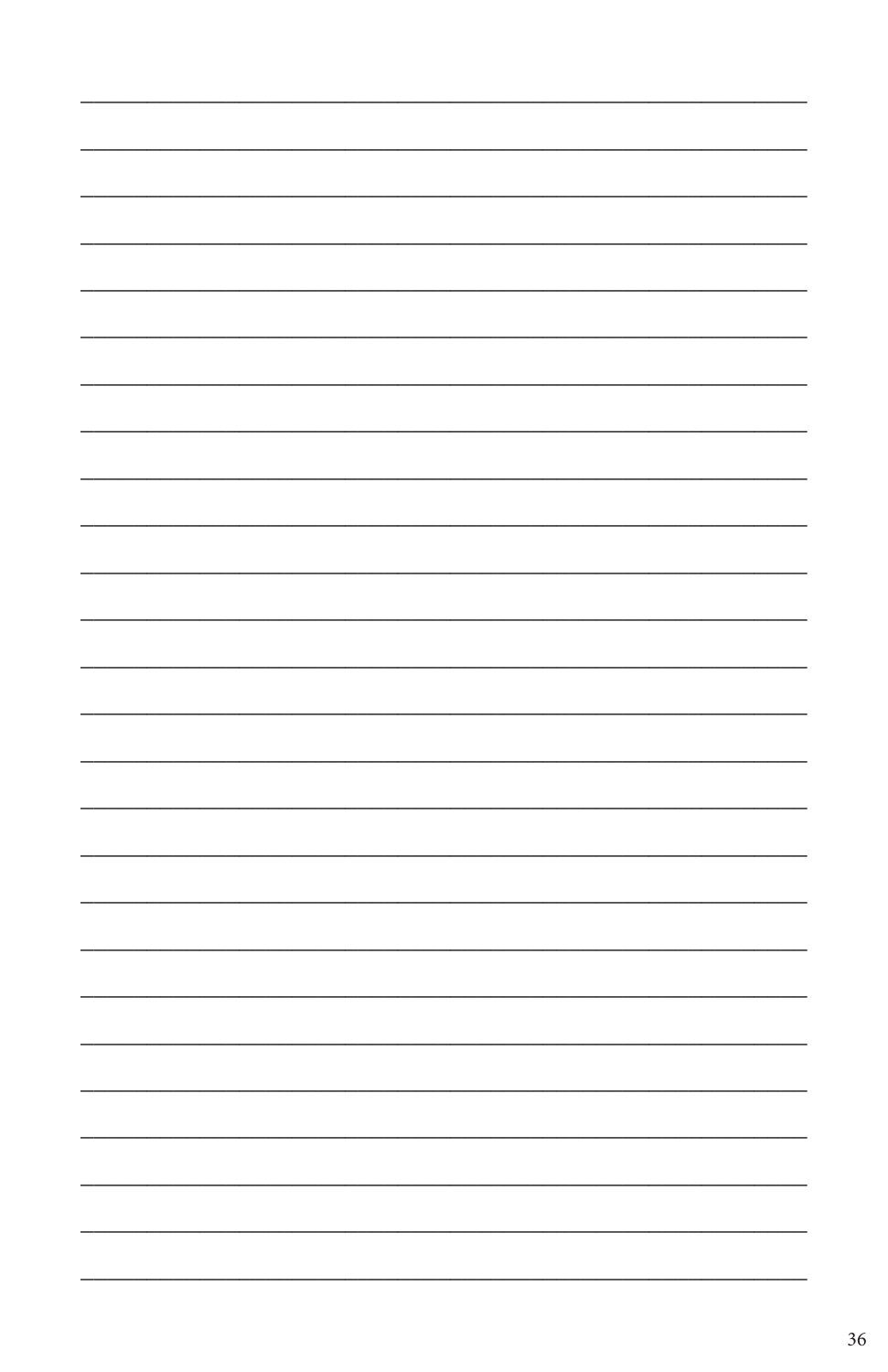(Jewish Supreme Court). They did not believe in a resurrection from the dead, and they only accepted the first five books of Moses as authoritative. Knowing these things, what is so wise about Jesus' answer to their question about the resurrection?

8. Jesus asks the leaders a question (20:41-44). This quotation is from Psalm 110. What does this question demonstrate, which the religious leaders were not willing to accept?

\_\_\_\_\_\_\_\_\_\_\_\_\_\_\_\_\_\_\_\_\_\_\_\_\_\_\_\_\_\_\_\_\_\_\_\_\_\_\_\_\_\_\_\_\_\_\_\_\_\_\_\_\_\_\_\_\_\_\_\_

#### BUSINESS BLOCK

Jesus handled many difficult questions in this section, demonstrating His authority with divine wisdom. Are there current questions being asked of Christians in general, or you in particular, which seem like loaded or trap questions?

How does Jesus' way of answering help to instruct our approach in responding to hostile questions?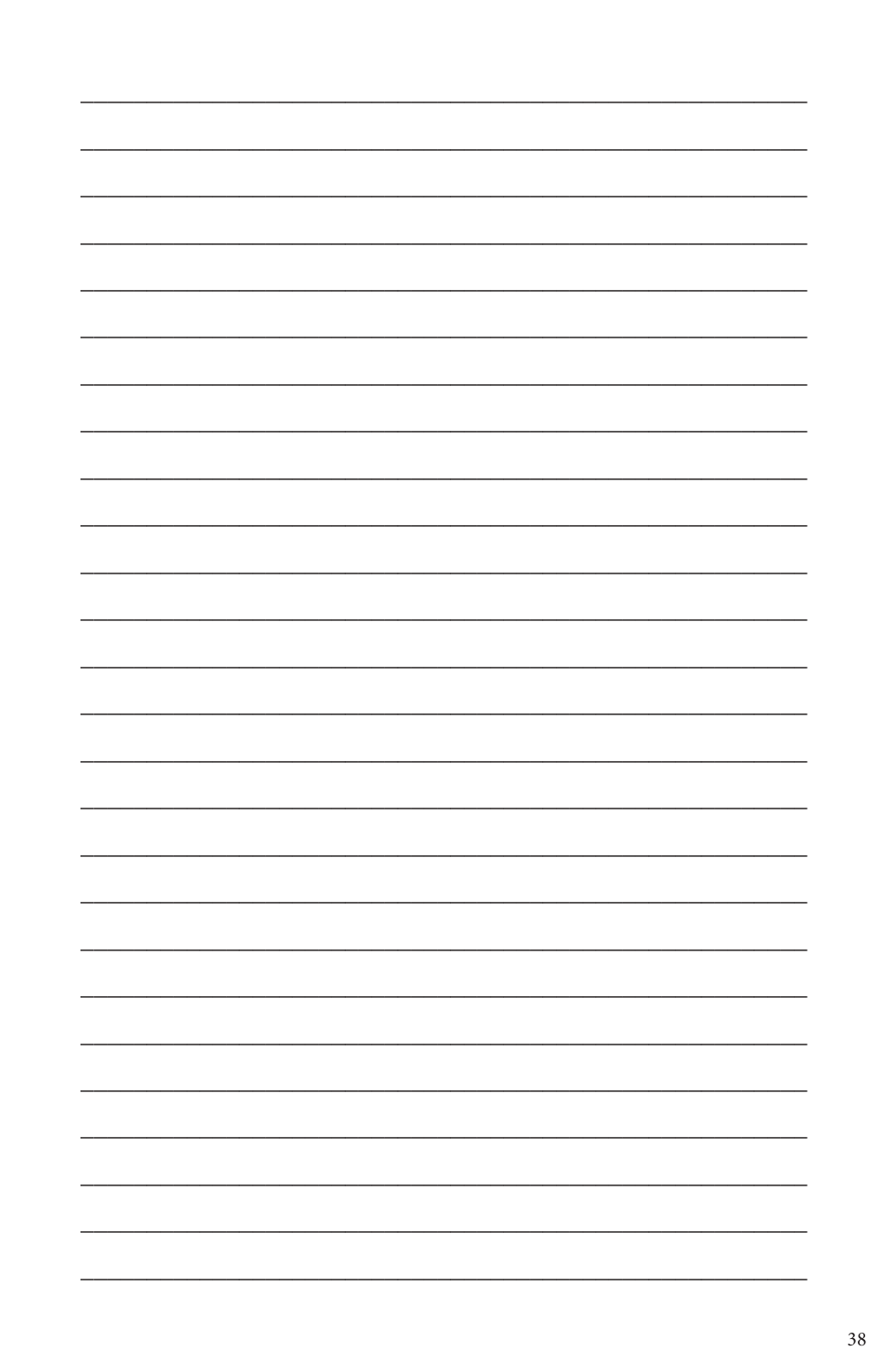## LESSON 11: PREPARING FOR A DIFFICULT FUTURE *Luke 21*

#### **PREPARATION:** Read over Luke, chapter 21

#### CONTENT IN CHAPTER 21:

The Widow's Offering (21:1-4) Judgment and Difficulties are Coming (21:5-28) Be Ready (21:29-39)

#### QUESTIONS FOR DISCUSSION:

#### *The Widow's Offering (21:1-4)*

1. Consider the widow's offering in verses 1-4. If she truly gave more than all the others in the temple treasury with her two copper coins, what principle is Jesus teaching about our giving?

#### *Judgment and Difficulties are Coming (21:5-28)*

2. Look at Jesus' words in 21:5-28. To people in Israel, their temple was an enormous source of pride, and they were very confident that their nation could never be destroyed. Knowing that, what does Jesus foretell and how would it be shocking to his audience?

3. In the middle of this section, look at 13-19. What can Jesus' disciples expect to happen to them amidst all this upheaval? What are they—and we—called to do?

4. How does Jesus encourage His disciples as they might anxiously imagine being put on trial for their faith before a hostile audience (14-15)? How does that encourage you for those times when you have to bear witness?

5. What do you think it means that verse 16 says some Christians will be killed—but then in verse 18 Jesus promises 'not a hair of your head will perish'? How does this encourage us?

6. In what way does Jesus explaining about the timing of His return help strengthen the disciples?

#### *Be Ready (21:29-39)*

7. In verses 29-36, Jesus urges them to put to use all that He has told them. What is the application?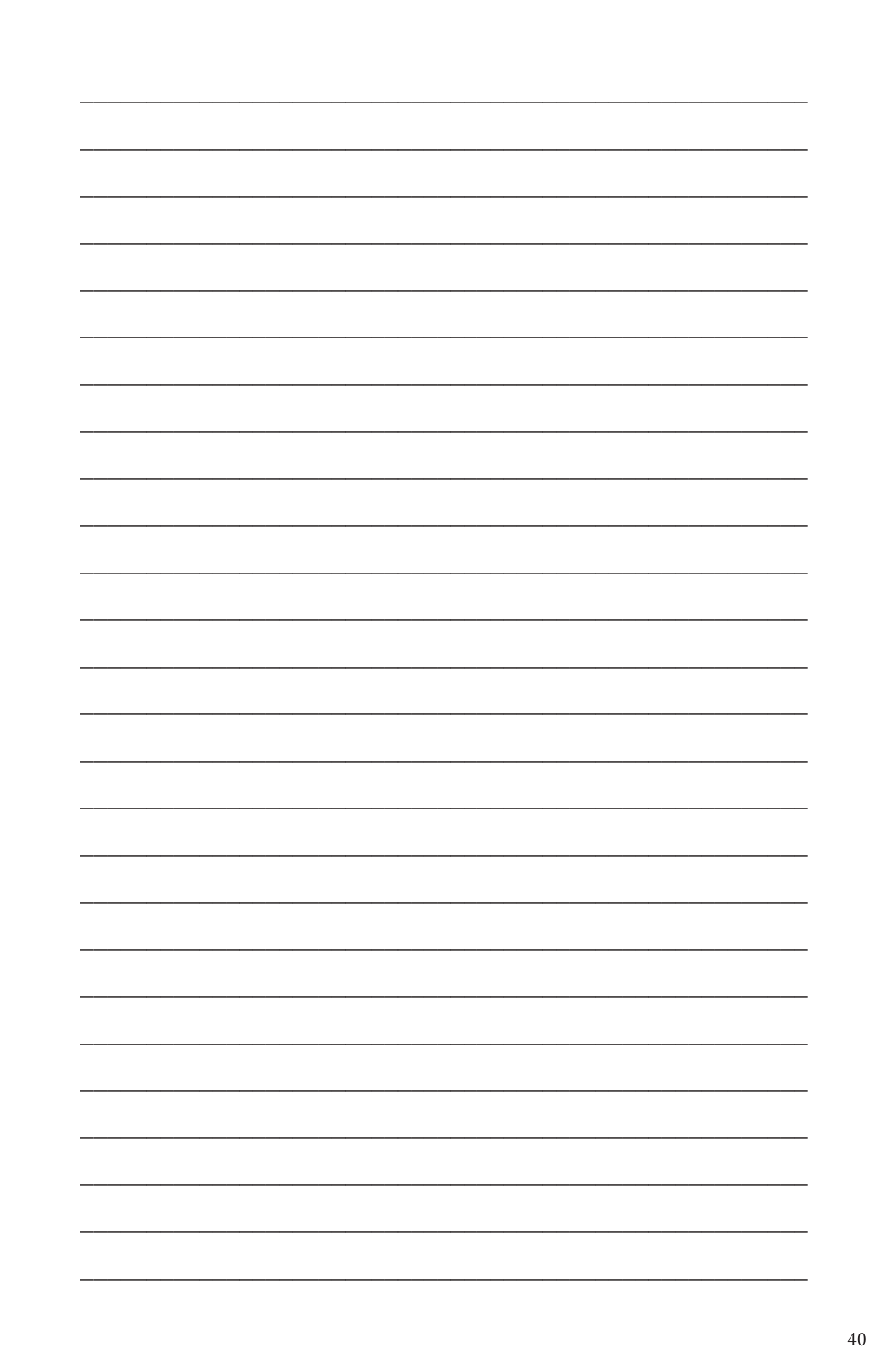# LESSON 12: WHEN DARKNESS REIGNS *Luke 22-23*

#### **PREPARATION:** Read over Luke, chapters 22-23

Content in chapters 22-23: The Plot to Kill Jesus (22:1-6) The Passover with the Disciples (22:7-38) In the Garden (22:39-46) The Arrest and Trials of Jesus (22:47-23:25) The Crucifixion and Death of Jesus (23:26-49) The Burial of Jesus (23:50-56)

#### QUESTIONS FOR DISCUSSION:

#### *The Plot to Kill Jesus (22:1-6)*

1. What made it difficult for the chief priests to arrest Jesus publicly? Why was Judas' help valuable to them in this regard?

#### *The Passover with the Disciples (22:7-38)*

2. Luke 22:7-20 explains Jesus celebrating the Passover with His disciples. The Passover was the Jewish celebration of their deliverance from Egypt. In Exodus 12, God commanded them to sacrifice a lamb and spread it's blood over their doorposts. When God judged the people of Egypt by the death of every firstborn son, he would 'see' the blood of this lamb and 'pass over' the houses protected by the blood. How does this significant event connect with Jesus' mission?

3. What is shocking about the disciples' transition in conversation from 22:21-23 to 22:24?

They are worried and wondering who might betray Jesus, and in the next moment, asking which one of them is the greatest. So much like us, they swing from fear to self-confidence.

4. Jesus asks a question in 22:27: "Who is greater? The one who reclines at the table or the one who serves?" Answer his question.

5. Jesus then says that He is among them as the one who serves. What does that mean for the disciples and for their argument about who is the greatest?

6. Look at 22:31-38. Jesus warns Peter that he will deny Him, and he warns the disciples that in the future they will be without Him. Do they believe or understand Him?

7. Jesus wrestles in prayer in the Garden. (22:39-46) We have seen a pattern of Jesus' prayerfulness throughout this book. Do you find this hard to grasp--either that Jesus needed to pray, or that He could be so conflicted in His prayer to the Father? How can this encourage us?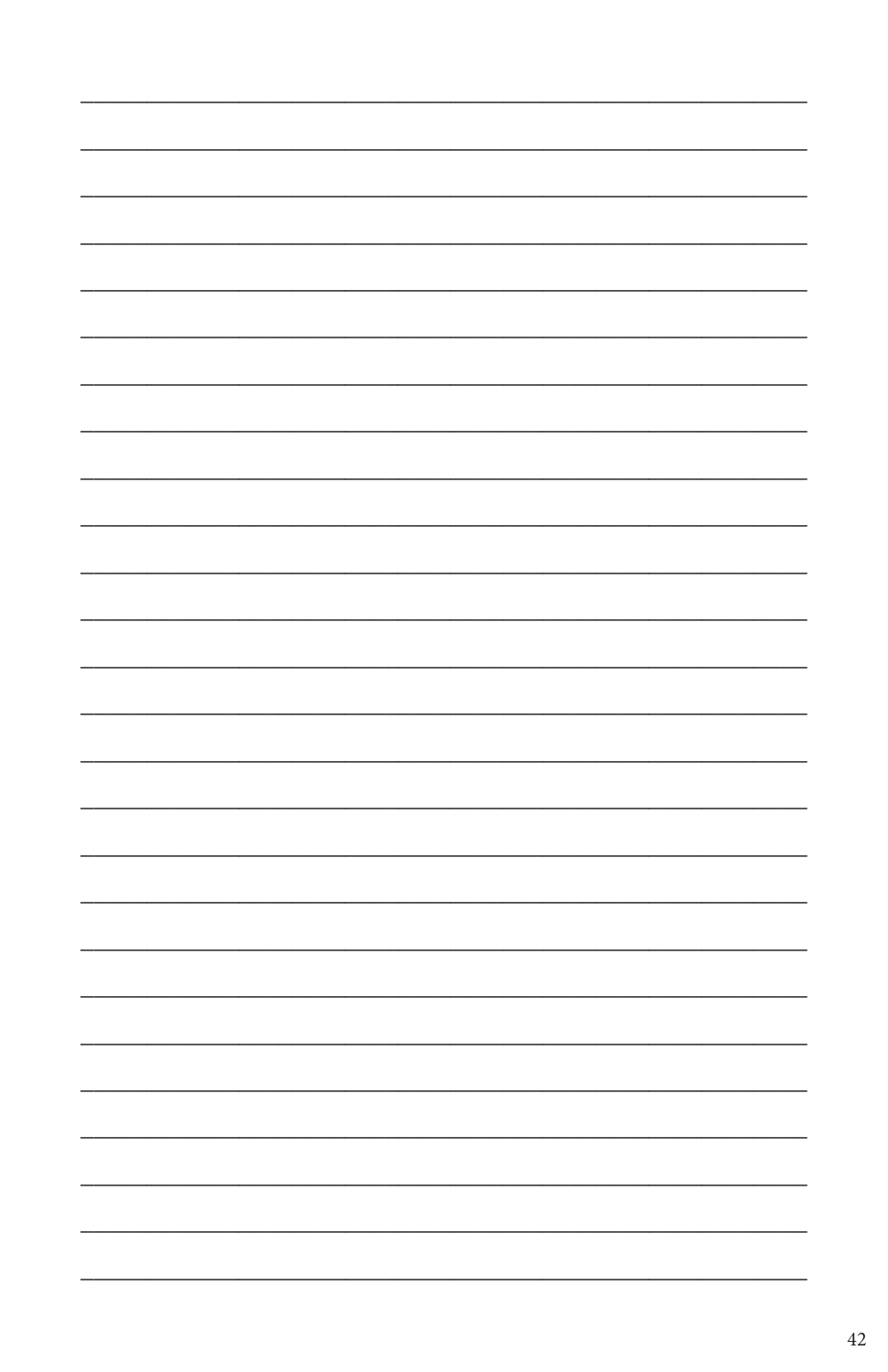8. Luke 22:47-53. Luke records the arrest of Jesus. Peter tries to kill a guard and cuts off his ear. Jesus rebukes Peter and heals the guard. In your opinion, who is in control of this situation?

9. Look at the beginning of Jesus' trial before the Sanhedrin (Jewish Supreme Court). In 22:67, they ask Him to tell them if He is the Christ. How does Jesus' answer (67-68) expose their dishonesty? What can this also say about the receptiveness of our own hearts and the hearts of others?

10. Pilate was the Roman Governor. He had final authority, as the Jewish Court (The Sanhedrin) and Herod (Jewish King) ruled under Roman permission. Pilate first determines that Jesus is not guilty (4). The chief priests were persistent in lobbying Pilate. With the idea of getting a clearer grasp of the charges, Pilate sends Him to Herod. Herod mocks Jesus, but likewise does not condemn Him (11-12). Pilate attempts to release Jesus under the Roman custom of releasing one prisoner to the Jews during the Passover as a sign of goodwill (16-18). Pilate tries one more time to release Jesus by appealing to the crowd (22). Finally, Pilate gives in to the crowd and hands Jesus over to be crucified (24-25).

Does the evidence indicate that Jesus was guilty, according to this account? Why was Jesus handed over to be executed? Matthew 27:24 adds the detail that Pilate publicly washed his hands before the people concerning this decision. Do you think Pilate is innocent or guilty in this matter?

#### BUSINESS BLOCK

Consider Pilate in relation to your own experience. Are there times when you have 'passed the buck' in your workplace or family? Discuss. \_\_\_\_\_\_\_\_\_\_\_\_\_\_\_\_\_\_\_\_\_\_\_\_\_\_\_\_\_\_\_\_\_\_\_\_\_\_\_\_\_\_\_\_\_\_\_\_\_\_\_\_\_\_\_\_\_\_\_\_\_\_\_\_\_\_

\_\_\_\_\_\_\_\_\_\_\_\_\_\_\_\_\_\_\_\_\_\_\_\_\_\_\_\_\_\_\_\_\_\_\_\_\_\_\_\_\_\_\_\_\_\_\_\_\_\_\_\_\_\_\_\_\_\_\_\_\_\_\_\_\_\_

11. People are weeping for Jesus as he is being led out to be executed (27-31). What does he tell them they ought to weep for?

12. We have talked a lot in this book about God's grace coming to places and people that are unexpected. How does that continue in Luke 23:32-43? What works was this man able to do to make himself more acceptable to God? How does this affirm the way we are saved from our sins?

13. Who witnessed Jesus' death, and what was his assessment of it? What makes his testimony insightful?

14. In 23:50-56, Jesus is buried. Why is the person who buries Jesus significant? Why is it significant that no one else had ever been laid in this tomb? And why is it significant that the women followed and saw the tomb and where the body was laid?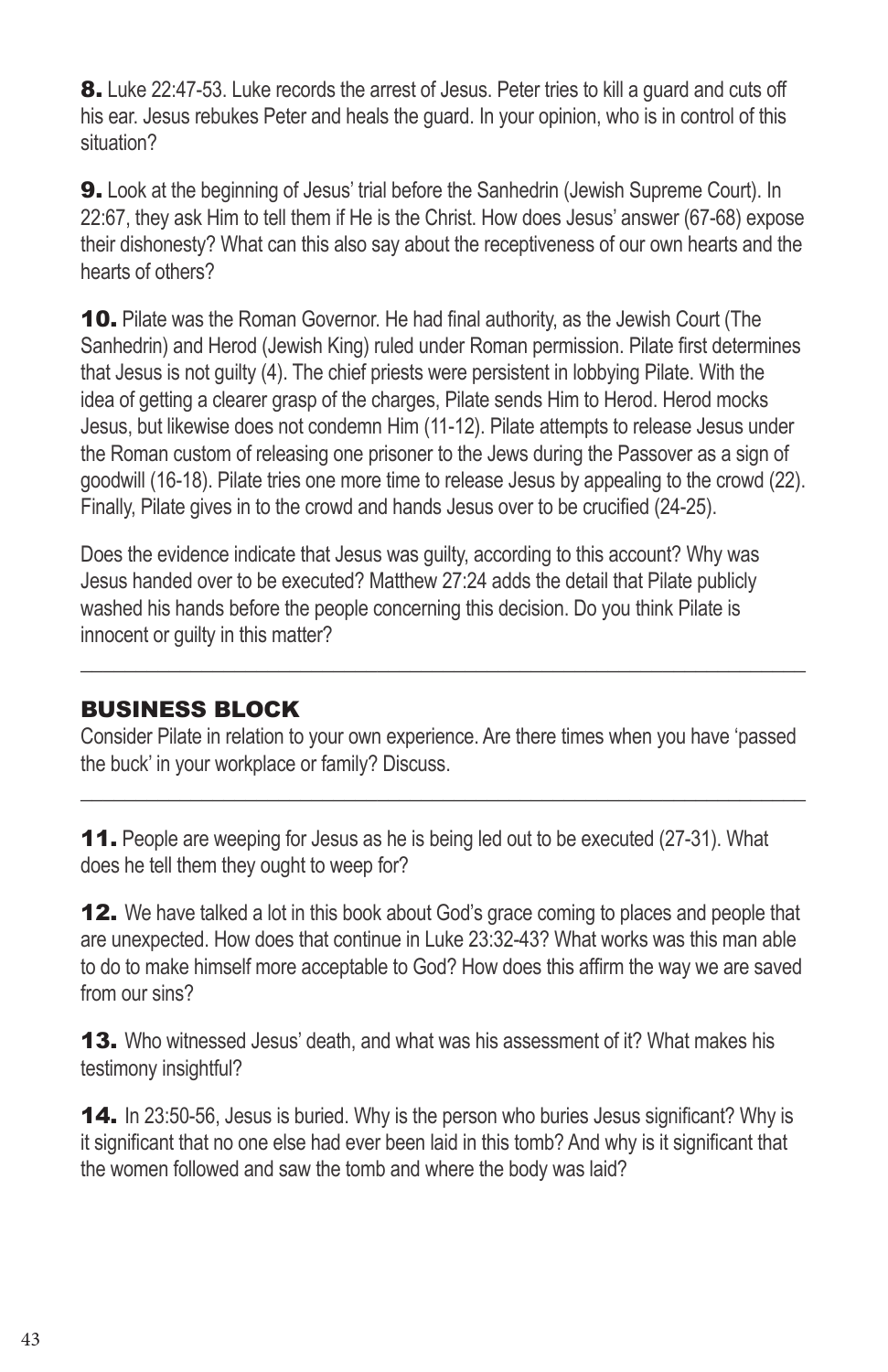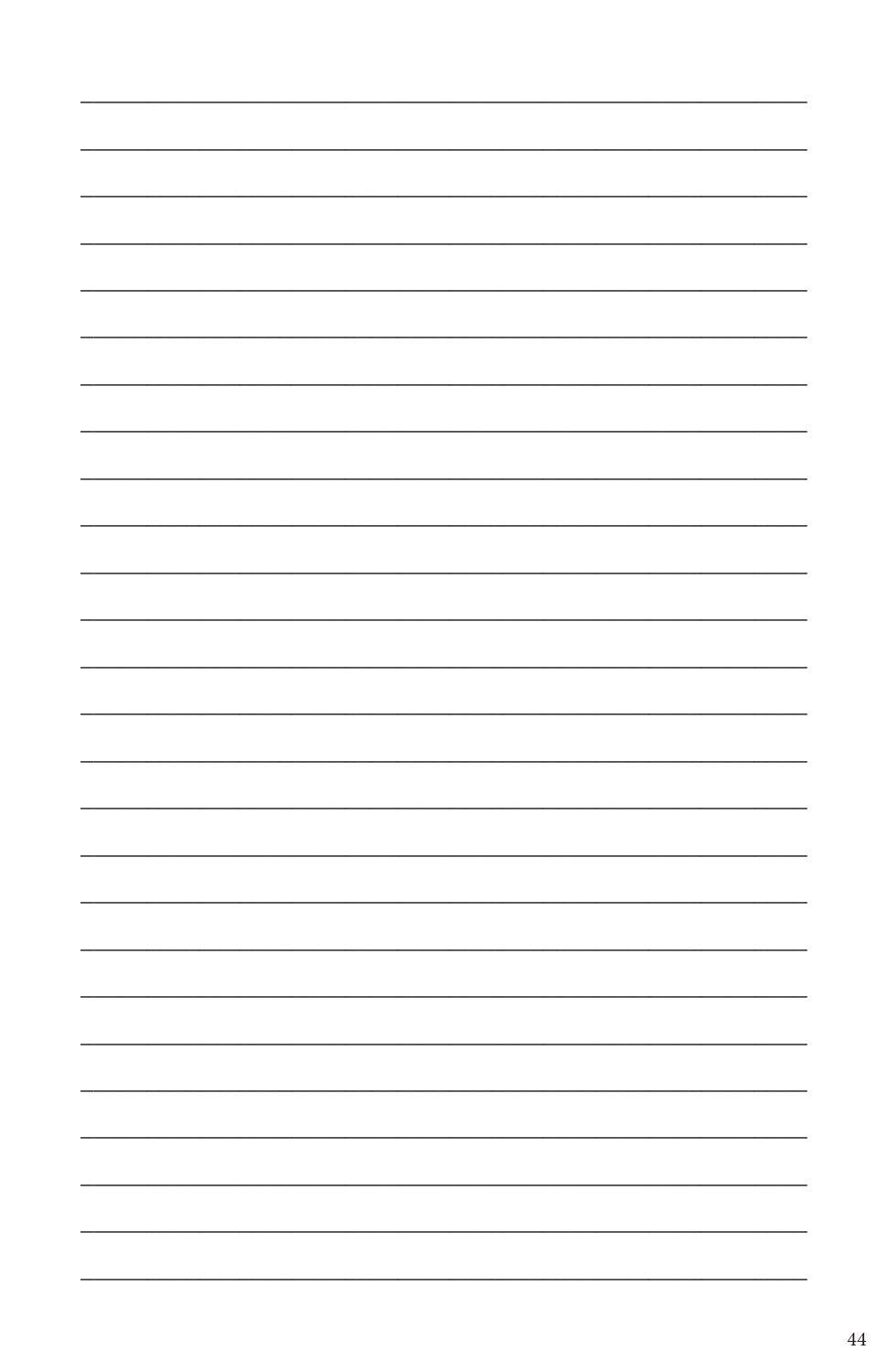## LESSON 13: ALL THAT THE PROPHETS HAVE SPOKEN *Luke 24*

#### **PREPARATION:** Read over Luke, chapter 24

#### CONTENT IN CHAPTER 24:

The Resurrection (24:1-12) The Road to Emmaus (24:13-35) Appearance to the Disciples (24:36-49) The Ascension of Jesus (24:50-53)

#### QUESTIONS FOR DISCUSSION:

#### *The Resurrection (24:1-12)*

**1.** The women going to pay honor to Jesus find the tomb empty (1-8). Is it possible these women were just ignorant and went to the wrong tomb? What evidence is here and in the end of the previous chapter that makes the suggestion seem foolish?

2. A common modern criticism of the Bible is that people from years ago were superstitious and would believe anything. Does that appear to be the mindset of the disciples (10-12)?

**3.** Women were not considered reliable witnesses in Jesus' day. How does this account honor women?

#### *The Road To Emmaus (24:13-35)*

4. Consider the account of the road to Emmaus (13-35). Were Cleopas or his fellow disciple convinced of the resurrection yet (13-24)?

5. How does Jesus (whom they do not recognize) chide them? What evidence were they not paying attention to in considering the resurrection?

6. Jesus explains the prophecies about Himself in the Old Testament. Where does He begin? What does this confirm about the Old Testament?

7. Consider what this means for our reading of the Old Testament. How should we read it?

8. Jesus appears to all the disciples (36-43). In spite of seeing Jesus in His resurrected body, they still do not believe He is actually there. What evidence does Jesus give to confirm that He is really alive?

9. Jesus is not just content to prove He was raised. Once that matter is resolved, He gives the disciples their mission. They are to be Jesus' witnesses. Summarize what they are supposed to testify about Jesus.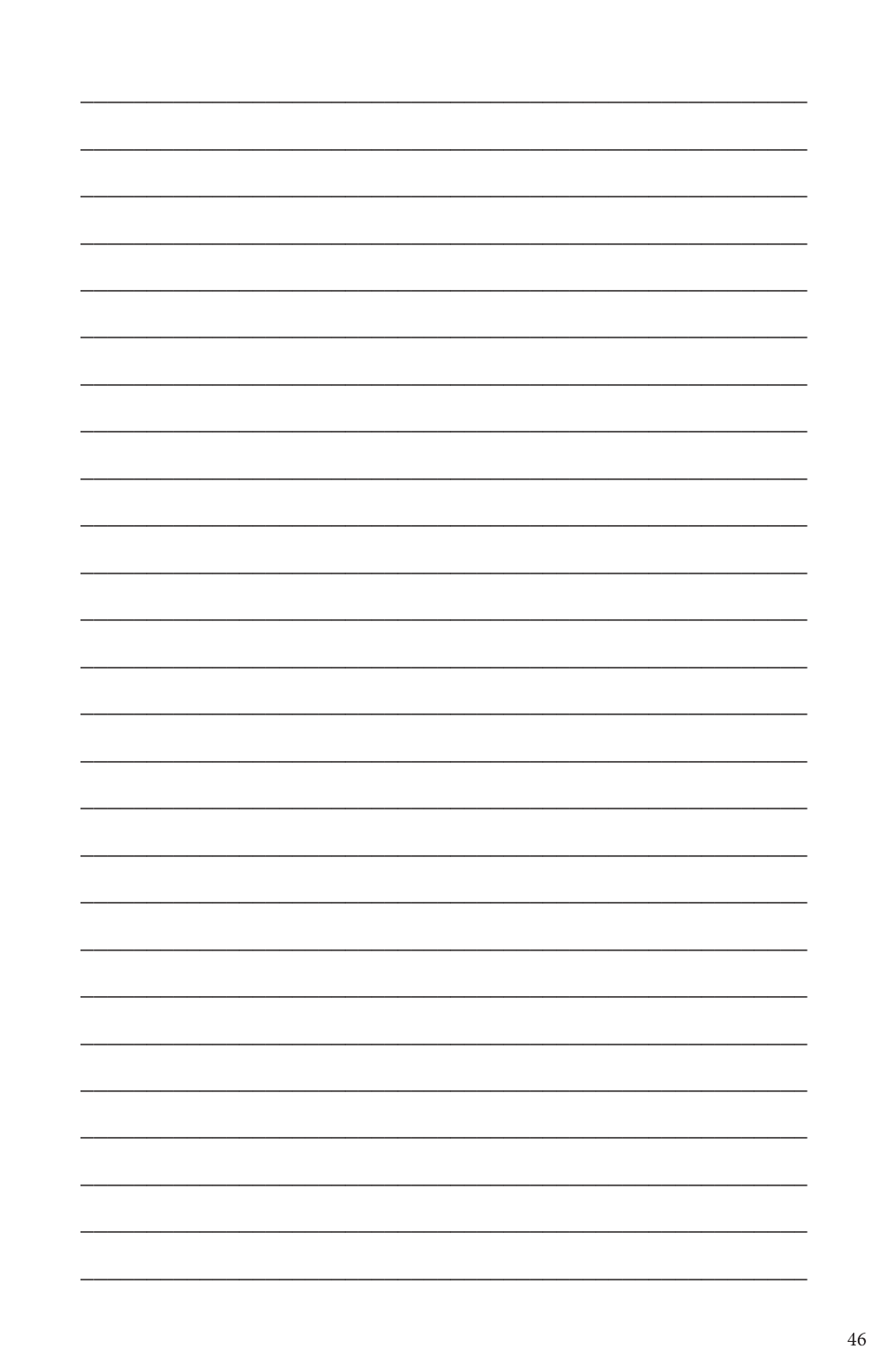10. There is one thing before beginning this mission (48-49). What are the disciples told to wait for?

11. What is the final proof the disciples have finally believed the resurrection and understood the scriptures(52-53)? How does that impact the way we think about the evidence of our own faith?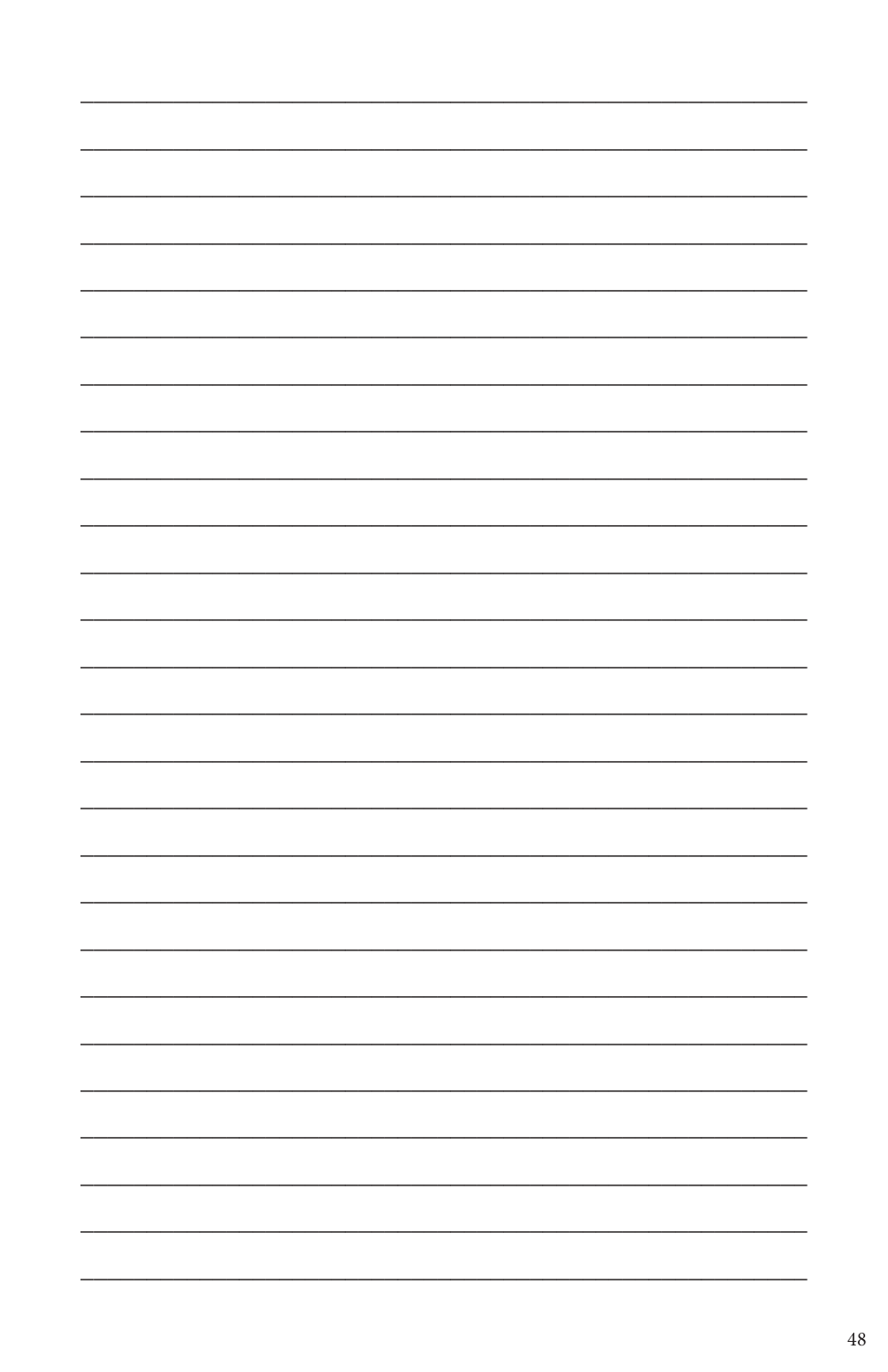| <b>Prayer Requests and Praises</b> |  |  |
|------------------------------------|--|--|
|                                    |  |  |
|                                    |  |  |
|                                    |  |  |
|                                    |  |  |
|                                    |  |  |
|                                    |  |  |
|                                    |  |  |
|                                    |  |  |
|                                    |  |  |
|                                    |  |  |
|                                    |  |  |
|                                    |  |  |
|                                    |  |  |
|                                    |  |  |
|                                    |  |  |
|                                    |  |  |
|                                    |  |  |
|                                    |  |  |
|                                    |  |  |
|                                    |  |  |
|                                    |  |  |
|                                    |  |  |